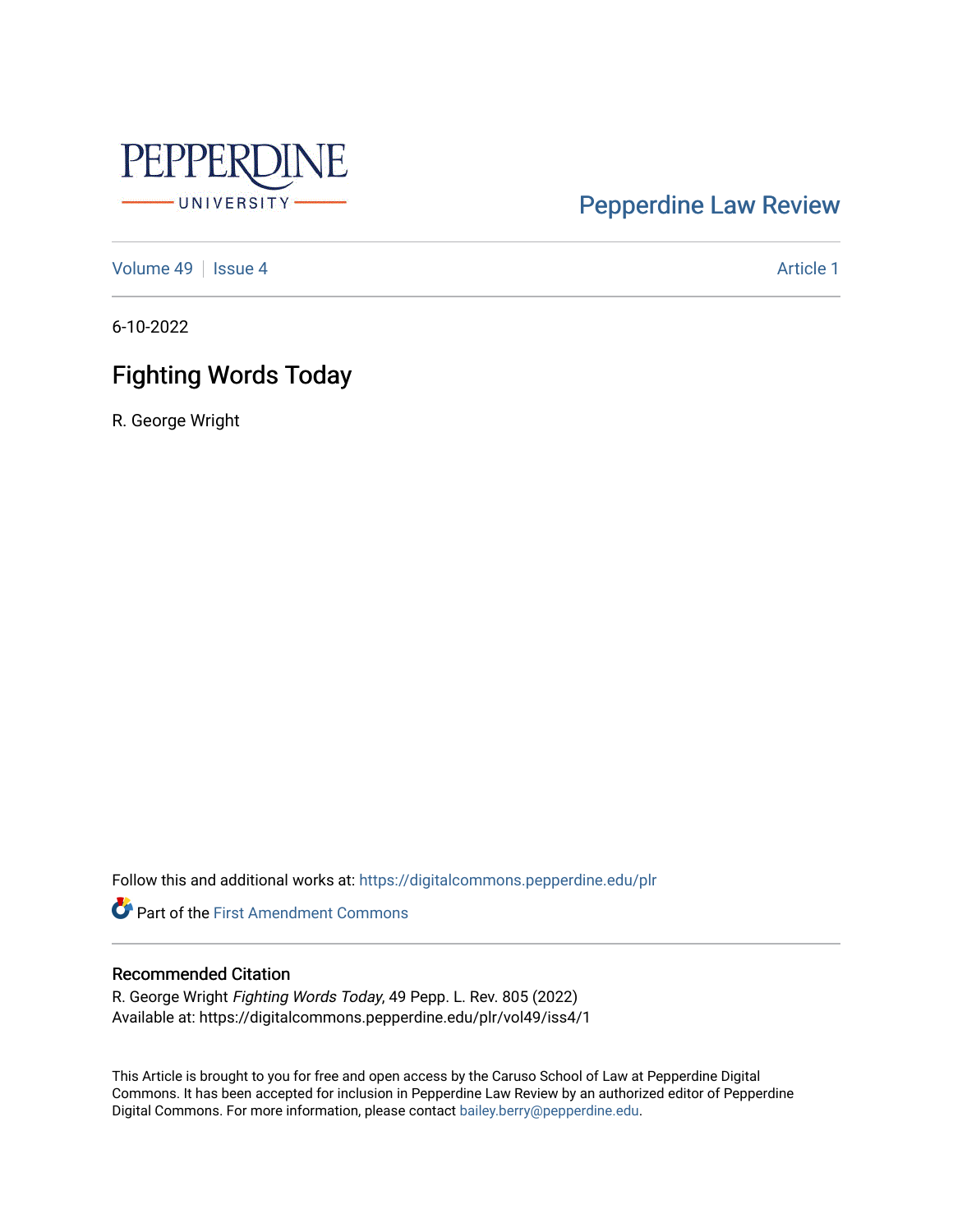# **Fighting Words Today**

R. George Wright\*

## *Abstract*

*For some time, the familiar free speech exception known as the "fighting words" doctrine has been subject to severe judicial and scholarly critique. It turns out, though, that the fighting words doctrine, in general, is neither obsolete nor in need of radical limitation. The traditionally neglected "inflict injury" prong of the fighting words doctrine can and should be vitalized, with only a minimal loss, if not an actual net gain, in promoting the basic purposes of freedom of speech in the first place. And the "reactive violence" prong can and should be relieved of its historic biases and dubious assumptions. On that basis, "reactive violence" prong cases can be more thoughtfully and realistically adjudicated.*

*In all fighting words cases, judicial attention should be paid to the distinction between the abusive or provocative words actually used by the defendant speaker and any underlying message, including the underlying message's naturally associated emotional fervency. Protecting the latter, in undistorted fashion, need not mean protecting the former. In most fighting words cases, any tradeoff between the value of minimal discursive civility and the values underlying freedom of undistorted speech need not be substantial.*

<sup>805</sup> \* Lawrence A. Jegen Professor of Law, Indiana University Robert H. McKinney School of Law.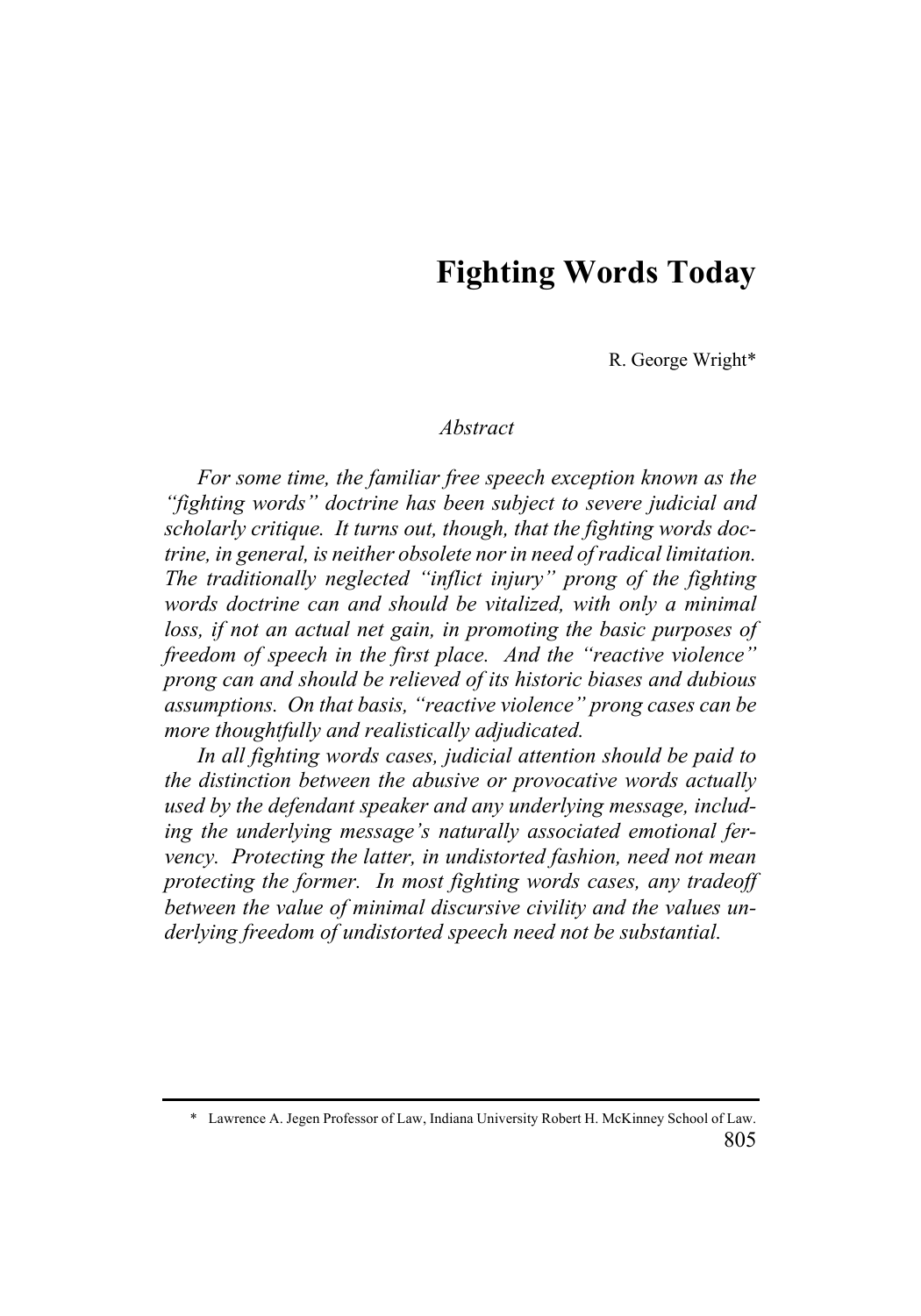# TABLE OF CONTENTS

| II. CHAPLINSKY V. NEW HAMPSHIRE AND SOME INITIAL               |  |
|----------------------------------------------------------------|--|
|                                                                |  |
| III. THE MOVEMENT TO LIMIT, IF NOT ABOLISH, THE FIGHTING WORDS |  |
|                                                                |  |
| IV. RECONCILING THE FIGHTING WORDS DOCTRINE AND THE VALUE      |  |
|                                                                |  |
| V. THE REAL WORLD OF FIGHTING WORDS AND THE ANTI-REALISM OF    |  |
|                                                                |  |
|                                                                |  |
|                                                                |  |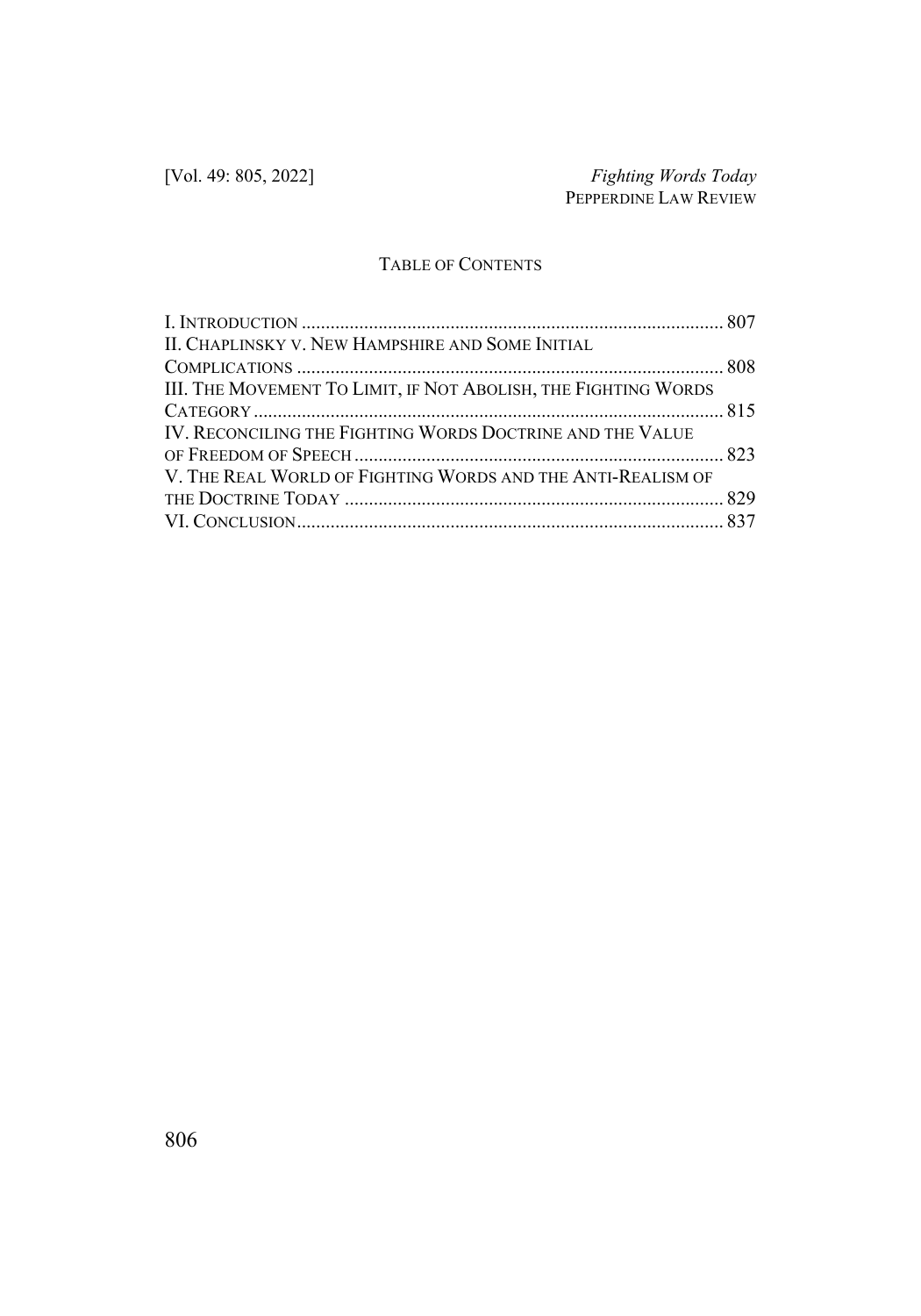#### I. INTRODUCTION

The "fighting words" doctrine reflects the idea that words in context can be so provocative, so deeply offensive, or so damaging to a targeted listener as to lose free speech protection. The current status of this idea is, however, deeply unclear.<sup>1</sup> It has recently been observed that "[f]ighting words doctrine is controversial both with respect to its breadth and even to whether it is still a live doctrine."2 Thus, the fighting words doctrine "remains a persistent source of constitutional confusion."3 There is, certainly, no shortage of recent fighting words cases at levels below the Supreme Court pointing in various directions.4

This Article seeks to survey, clarify, and encourage the reform of the fighting words doctrine.<sup>5</sup> The Article first presents the relevant Supreme Court case law, along with a number of the standard assumptions embodied in the fighting words case law.<sup>6</sup> The Article then examines the widespread tendency to broadly limit, if not abolish, the fighting words doctrine.7 The problem of reconciling fighting words doctrine with the value of protecting freedom of speech is then addressed.<sup>8</sup>

As it turns out, a focus on the value of speech and its costs has importantly different implications as between the two classically recognized types of fighting words.<sup>9</sup> Attention to both the nature and gravity of particularized speech-injuries and to the optimization of free speech values suggests that the fighting words doctrine should be strongly vitalized in some important kinds of cases and more sensibly reconceived in others.10

<sup>1.</sup> *See, e.g.*, Burton Caine, *The Trouble with "Fighting Words":* Chaplinsky v. New Hampshire *Is a Threat to First Amendment Values and Should Be Overruled*, 88 MARQ. L. REV. 441, 445 (2004) (asserting that the "fighting words doctrine was ill conceived, is in disarray, and poses a potent danger to speech that should command premier protection").

<sup>2.</sup> Mark P. Strasser, *Those Are Fighting Words, Aren't They? On Adding Injury to Insult*, 71 CASE W. RSRV. L. REV. 249, 250 (2020) (footnotes omitted).

<sup>3.</sup> Robert M. O'Neil, *Hate Speech, Fighting Words, and Beyond—Why American Law Is Unique*, 76 ALB. L. REV. 467, 472 (2012) (footnote omitted).

<sup>4.</sup> *See generally* David L. Hudson, Jr., Essay, *The Fighting Words Doctrine: Alive and Well in the Lower Courts*, 19 U.N.H. L. REV. 1 (2020) (showing that the fighting words doctrine remains frequently litigated in the lower courts).

<sup>5.</sup> *See infra* Parts III, V.

<sup>6.</sup> *See infra* Part II.

<sup>7.</sup> *See infra* Part III.

<sup>8.</sup> *See infra* Part IV.

<sup>9.</sup> *See infra* Part IV.

<sup>10.</sup> *See infra* Parts IV, V.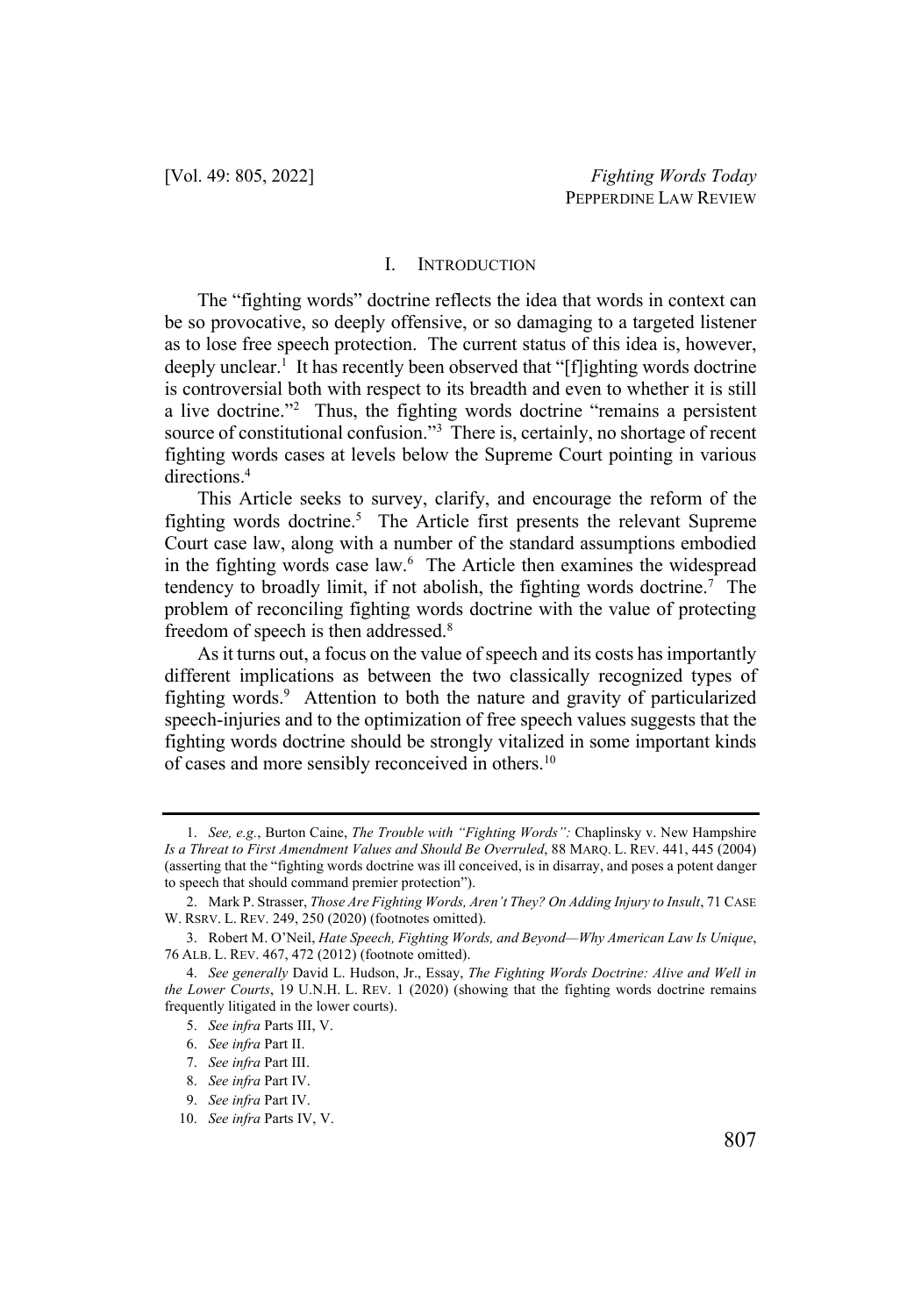### II. CHAPLINSKY V. NEW HAMPSHIRE AND SOME INITIAL COMPLICATIONS

For good or ill, the fighting words doctrine has a single primary source in the case law.11 This primary source is the World War II era case of *Chaplinsky v. New Hampshire*. <sup>12</sup> This is not to suggest that the *Chaplinsky* fighting words doctrine was entirely a novel innovation.<sup>13</sup> In fact, much of the logic underlying *Chaplinsky* was anticipated in the then-recent case of *Cantwell v. Connecticut*, <sup>14</sup> as *Chaplinsky* itself acknowledged.15

Thus, *Chaplinsky* quotes the *Cantwell* case for the foundational claim that "[r]esort to epithets or personal abuse is not in any proper sense communication of information or opinion safeguarded by the Constitution, and its punishment as a criminal act would raise no question under that instrument."16 Expanding upon the *Cantwell* language, the Court in *Chaplinsky* declared that some utterances "are no essential part of any exposition of ideas, and are of such slight social value as a step to truth that any benefit that may be derived from them is clearly outweighed by the social interest in order and morality."17

The *Chaplinsky* Court, writing prior to the free speech constitutional revolutions in obscenity,<sup>18</sup> profanity,<sup>19</sup> and defamation,<sup>20</sup> determined that "[t]here are certain well-defined and narrowly limited classes of speech, the prevention and punishment of which have never been thought to raise any [c]onstitutional problem."21 Into this class of supposedly well-defined and narrow exceptions

<sup>11.</sup> *See* Chaplinsky v. New Hampshire, 315 U.S. 568, 571–72 (1942) (establishing the fighting words doctrine).

<sup>12.</sup> *See id.*; *see also* Strasser, *supra* note 2, at 252–58 (tracing the fighting words doctrine back to *Chaplinsky*); Hudson, Jr., *supra* note 4, at 3 (noting that the "Supreme Court created" the fighting words "doctrine nearly eighty years ago in *Chaplinsky v. New Hampshire*").

<sup>13.</sup> *See id.* at 572 (citing Cantwell v. Connecticut, 310 U.S. 296, 309–10 (1940)).

<sup>14.</sup> Cantwell v. Connecticut, 310 U.S. 296, 309–10 (1940).

<sup>15.</sup> *Chaplinsky*, 315 U.S. at 572.

<sup>16.</sup> *Id.* (quoting *Cantwell*, 310 U.S. at 309–10). This conclusion in *Cantwell* was, however, a matter of dicta rather than of holding, evidenced by the speaker Cantwell's unfailing verbal politeness throughout the incident in question. *See Cantwell*, 310 U.S. at 302–03 (stating that Cantwell "asked, and received, permission" from the two men before "play[ing] the record 'Enemies', which attacked the[ir] religion and church").

<sup>17.</sup> *Chaplinsky*, 315 U.S. at 572 (footnote omitted).

<sup>18.</sup> *See, e.g.*, Miller v. California, 413 U.S. 15, 24–26 (1973) (elaborating a four-part test, all elements of which must be proved, in order to restrict pornographic materials).

<sup>19.</sup> *See, e.g.*, Cohen v. California, 403 U.S. 15, 25–26 (1971) (protecting the public display of a familiar profanity in connection with objecting to the Vietnam War era military draft).

<sup>20.</sup> *See, e.g.*, New York Times, Co. v. Sullivan, 376 U.S. 254, 279–80 (1964) (imposing an actual malice requirement and other evidentiary burdens on public official libel plaintiffs).

<sup>21.</sup> *Chaplinsky*, 315 U.S. at 571–72.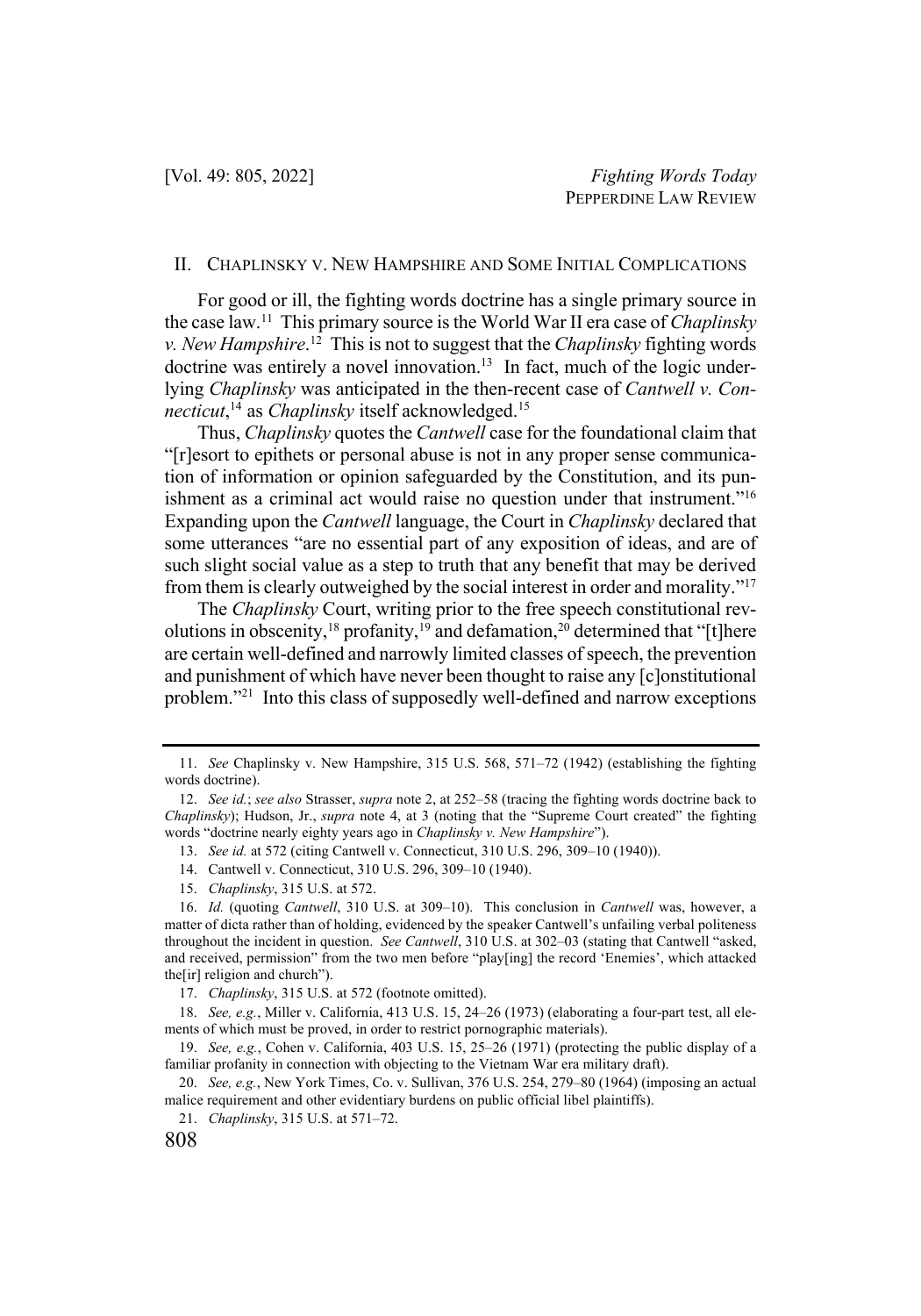to protected speech was thought to fall the "fighting words" uttered in *Chaplinsky*. 22

Initially, the defendant Chaplinsky "was denouncing all religion as a 'racket.'"23 Such speech could well be protected on the authority of the *Cantwell* case.<sup>24</sup> But Chaplinsky then personally and directly addressed the town's official Marshal in these terms: "You are a God damned racketeer" and "a damned Fascist."<sup>25</sup> Much less directly, and more abstractly, Chaplinsky concluded by declaring that "the whole government of Rochester are Fascists or agents of Fascists."26

The Court concluded that New Hampshire had construed the relevant statute in accord with Chaplinsky's free speech rights.27 In particular, the scope of the statute was confined to words that have "a direct tendency to cause acts of violence by the person to whom, individually, the remark is addressed."28 Thus, Chaplinsky's references to local officials, as an institution, would not constitute fighting words.<sup>29</sup> That Chaplinsky's sole personal addressee was in effect a police officer has provoked later debate over the standards to which police officers, and other categories of public and private actors, should be held.30

The *Chaplinsky* Court then relied upon the state's understanding that the relevant offense "is not to be defined in terms of what a particular addressee thinks . . . . The test is what men of common intelligence would understand would be words likely to cause an average addressee to fight."<sup>31</sup> As might be

<sup>22.</sup> *Id.* at 573–74.

<sup>23.</sup> *Id.* at 570.

<sup>24.</sup> *See* Cantwell v. Connecticut, 310 U.S. 296, 308–10 (1940) ("The fundamental law declares the interest of the United States that the free exercise of religion be not prohibited and that freedom to communicate information and opinion be not abridged.").

<sup>25.</sup> *Chaplinsky*, 315 U.S. at 569; *see, e.g.*, Williams v. Town of Greenburgh, 535 F.3d 71, 77 (2d Cir. 2008) (providing an example of the way courts have treated accusations associated with fascism). In *Williams*, the court held that the characterization of the target as a "Junior Mussolini" using "intimidation tactics" did not constitute fighting words. 535 F.3d at 77.

<sup>26.</sup> *Chaplinsky*, 315 U.S. at 569.

<sup>27.</sup> *See id.* at 573–74.

<sup>28.</sup> *Id.* at 573 (citing State v. Brown, 38 A. 731, 732 (N.H. 1895); State v. McConnell, 47 A. 267, 268 (N.H. 1900)). Statutes in other states similarly prohibit speech only if it is directed toward the listener personally. *See* R.A.V. v. City of St. Paul, 505 U.S. 377, 432 (1992) (Stevens, J., concurring); Hess v. Indiana, 414 U.S. 105, 107–08 (1973); Cohen v. California, 403 U.S. 15, 20 (1971); Bible Believers v. Wayne Cnty., 805 F.3d 228, 246 (6th Cir. 2015) (en banc).

<sup>29.</sup> *See supra* notes 21, 26–28 and accompanying text.

<sup>30.</sup> *See infra* notes 59–63 and accompanying text.

<sup>31.</sup> *Chaplinsky*, 315 U.S. at 573.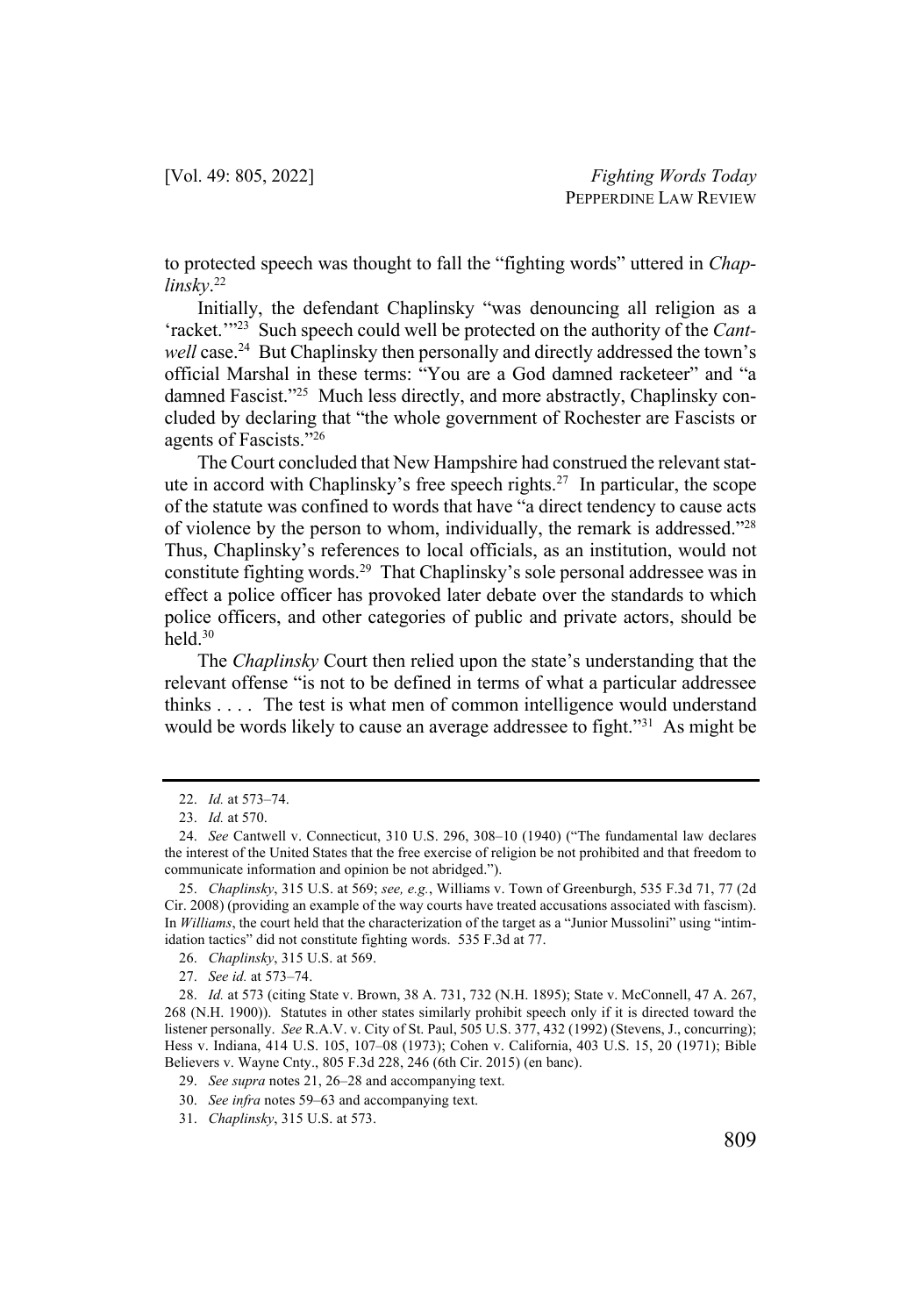imagined, this odd formulation has generated substantial controversy and much critique over time.<sup>32</sup>

Most crucially, the *Chaplinsky* case characterized fighting words in what appears to be a binary and disjunctive fashion.<sup>33</sup> Thus Chaplinsky apparently defined fighting words as words "which by their very utterance inflict injury *or* tend to incite an immediate breach of the peace."<sup>34</sup> A remarkable amount of uncertainty, ambiguity, and important controversy are compressed into this concise formulation.35 Whatever fighting words are eventually determined to include and exclude, they are not, as the *Chaplinsky* Court asserted, "welldefined."36

*Chaplinsky*, and its assumptions, implications, and interpretation, will in fact largely occupy the remainder of this Article.<sup>37</sup> Initially, though, a few preliminary concerns should be briefly addressed. First, the logic of *Chaplinsky* does not confine its scope to words.<sup>38</sup> Presumably, fighting "words" could, at least in some cases, encompass symbolic or expressive conduct such as Nazi symbols or cross-burnings,<sup>39</sup> and perhaps even physical gestures.<sup>40</sup>

More deeply, there seems to be no reason to assume, as *Chaplinsky* appears to do,<sup>41</sup> that the sole reason for constitutionally protecting speech in general is for the sake of pursuing truth in one context or another. The pursuit of truth is certainly one classically recognized and important value that freedom of speech is thought to promote.<sup>42</sup> But the linkage between free speech and

38. *See infra* note 40 and accompanying text; *see, e.g.*, Virginia v. Black, 538 U.S. 343, 358, 361– 63 (2003) (applying the fighting words doctrine in the context of a cross-burning).

39. *See* R.A.V. v. City of St. Paul, 505 U.S. 377, 377 (1992) (applying the fighting words doctrine to a cross-burning); Nat'l Socialist Party v. Village of Skokie, 432 U.S. 43, 43 (1977) (per curiam) (applying the fighting words doctrine to a march that contained prominently displayed swastikas); Baribeau v. City of Minneapolis, 596 F.3d 465, 477 (8th Cir. 2010) (applying the fighting words doctrine to the acts of a group of protestors who dressed up as zombies and played loud music as a commentary on American consumer culture).

40. *See* United States v. Perez, 303 F. App'x 193, 195–96 (5th Cir. 2008) (unpublished opinion) (providing a discussion of the application of the fighting words doctrine to physical gestures).

810 42. *See, e.g.*, THOMAS I. EMERSON, THE SYSTEM OF FREEDOM OF EXPRESSION 6–7 (1970); Irene M. Ten Cate, *Speech, Truth, and Freedom: An Examination of John Stuart Mill's and Justice Oliver Wendell Holmes's Free Speech Defenses*, 27 YALE J.L. & HUMANITIES 35, 36–38 (2013); JOHN STU-ART MILL, ON LIBERTY 76, 108, 116 (Gertrude Himmelfarb ed., 1974) (explaining Mill's classic focus

<sup>32.</sup> *See infra* Part V.

<sup>33.</sup> *See Chaplinsky*, 315 U.S. at 572.

<sup>34.</sup> *Id.* (emphasis added).

<sup>35.</sup> *Id.* at 571–72 (setting forth a simplistic binary formulation of the fighting words doctrine).

<sup>36.</sup> *Id.* at 571.

<sup>37.</sup> *See infra* Parts III, VI (discussing the fighting words doctrine and its effects).

<sup>41.</sup> *See* Chaplinsky v. New Hampshire, 315 U.S. 568, 572 (1942) ("a step to truth").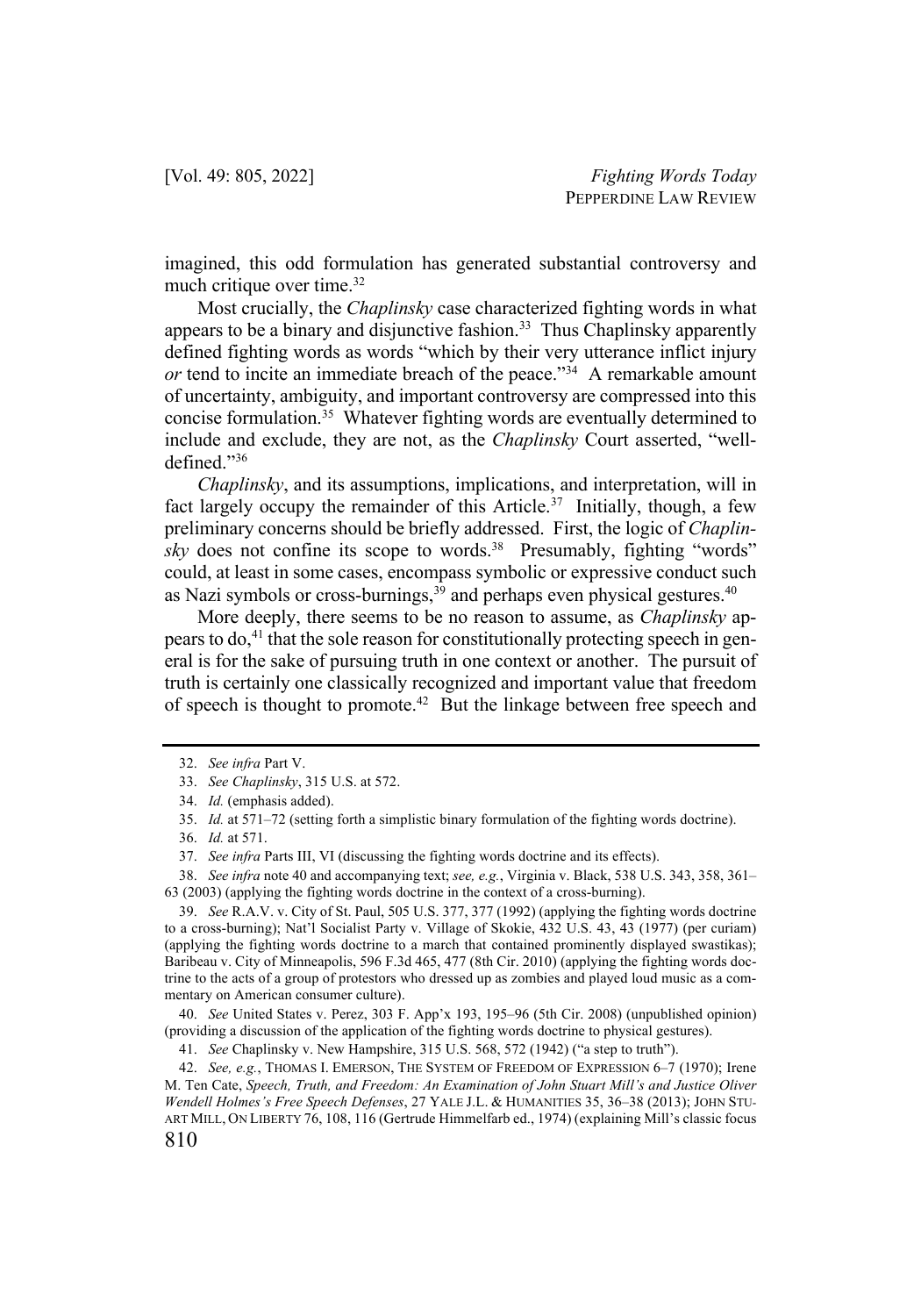the optimal pursuit of truth is contestable.<sup>43</sup>

More clearly, it is certainly possible to protect, or to limit, speech on other grounds not directly linked to the pursuit of truth.<sup>44</sup> Merely among the most commonly cited such grounds would be the role of free speech in promoting meaningful democratic representative government<sup>45</sup> and promoting self-realization, self-fulfillment, and the development and flourishing of the person.<sup>46</sup> Presumably, the scope and limits of any fighting words exceptions to freedom of speech might thus take considerations of democracy, and of self-realization and the flourishing of the person, into proper account as well.<sup>47</sup>

It has also been held that "'fighting words' need not convey an intent to do harm, or instill fear in the listener."48 This is a sensible understanding, at least if the idea of "harm" is here confined to some physical harm, such as battery, accompanying or in addition to the words in question.<sup>49</sup> And

46. *See* Tsesis, *supra* note 45, at 1016 (noting that other proponents of free speech argue that it is necessary to provide individuals with "personal autonomy"); *Free Speech Justifications*, *supra* note 45, at 143–45 (noting that free speech protections can be justified on the grounds of "autonomy" and "personal development").

47. Consider, most obviously, the effects of racial and other epithets on the development and flourishing of the targets of such speech. *See generally* Tasnim Motala, *Words Still Wound: IIED & Evolving Attitudes Towards Racist Speech*, 56 HARV. CIV. RTS.- CIV. LIBERTIES L. REV. 115, 116 (2021) (developing, in part, Richard Delgado, *Words That Wound: A Tort Action for Racial Insults, Epithets, and Name-Calling*, 17 HARV. CIV. RTS.–CIV. LIBERTIES L. REV. 133, 133 (1982)); MARI J. MATSUDA ET AL., WORDS THAT WOUND: CRITICAL RACE THEORY, ASSAULTIVE SPEECH, AND THE FIRST AMENDMENT (1993). *See also* KENT GREENAWALT, FIGHTING WORDS:INDIVIDUALS,COMMUNITIES, AND LIBERTIES OF SPEECH 49 (1995); Kent Greenawalt, *Insults and Epithets: Are They Protected Free Speech?*, 42 RUTGERS L. REV. 287, 302 (1990) ("[E]pithets and more elaborate slurs . . . about race, ethnic group, religion, sexual preference, and gender may cause continuing . . . psychological damage.").

48. State v. Tracy, 130 A.3d 196, 209 (Vt. 2015).

49. *Id.* (noting that "the notion that *any* set of words are so provocative that they can reasonably

on the pursuit of truth through free speech).

<sup>43.</sup> *See, e.g.*, Stanley Ingber, *The Marketplace of Ideas: A Legitimizing Myth*, 1984 DUKE L.J. 1, 5 (1984) (asserting that "[s]cholarly critics" have identified "state intervention [as] necessary to correct communicative market failures"). Without this intervention, "real world conditions . . . interfere with the effective operation of the marketplace of ideas." *Id.*

<sup>44.</sup> *See, e.g.*, Vanessa Moore, *Free Speech and the Right to Self-Realisation*, 12 UCL JURIS. REV. 95, 99, 102–04, 106, 108–09 (2005) (providing justifications for freedom of speech protections beyond furthering the pursuit of truth).

<sup>45.</sup> *See, e.g.*, EMERSON, supra note 42, at 6–7; Kent Greenawalt, *Free Speech Justifications*, 89 COLUM. L. REV. 119, 145–46 (1989) [hereinafter *Free Speech Justifications*] ("Because a decent political process and informed decision-making by citizens are such critical aspects of a model of liberal democracy, and because government suppression of political ideas is so likely to be misguided, the application of a principle of freedom of speech is centrally important."); Alexander Tsesis, *Free Speech Constitutionalism*, 2015 U. ILL. L. REV. 1015, 1016 (2015) (stating that some proponents of free speech argue that it is necessary to "further democratic institutions").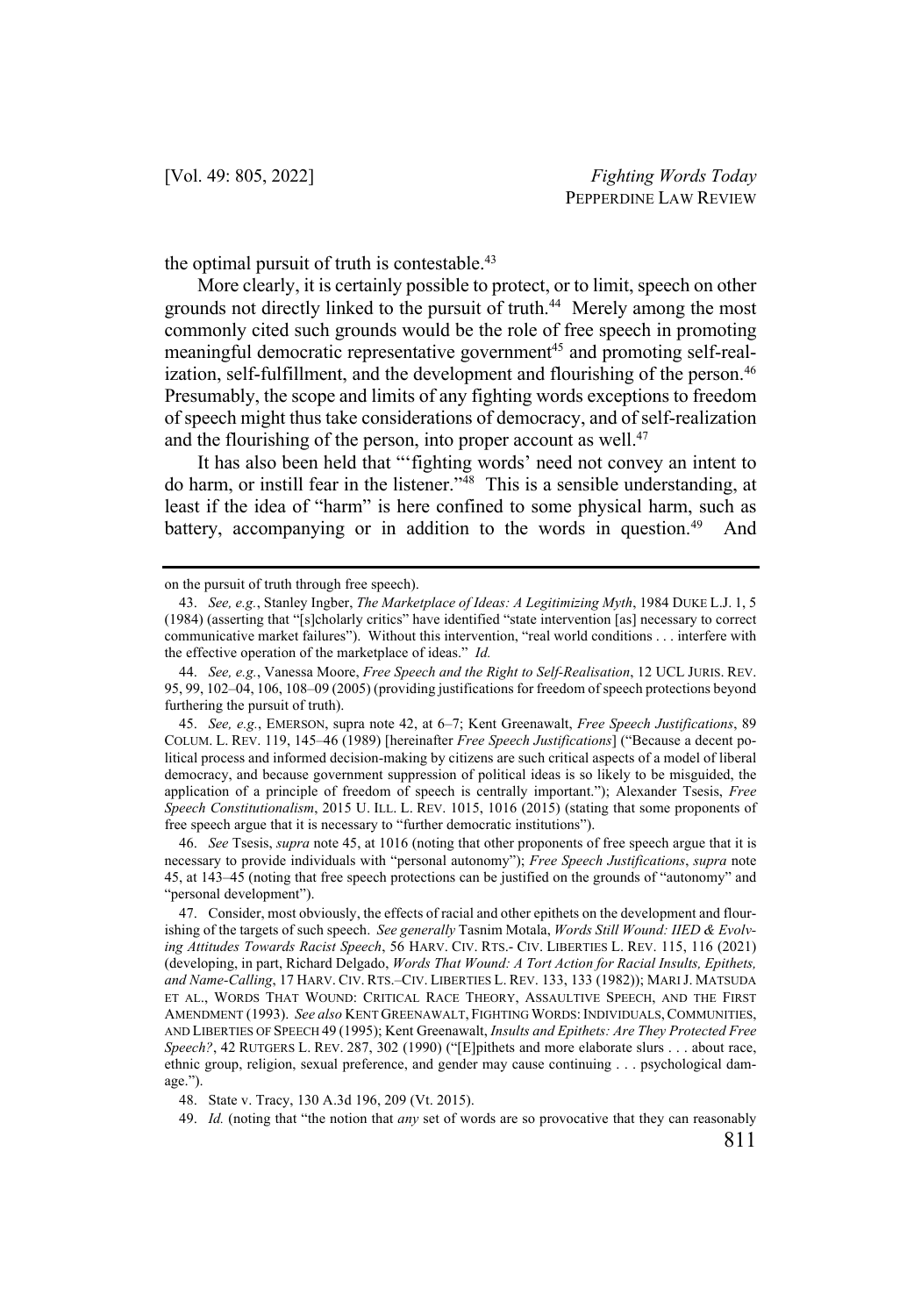certainly, while some arguable fighting words may be intended to instill fear,<sup>50</sup> others may be intended to inflict psychological pain and suffering of one sort or another.<sup>51</sup>

As well, not all fighting words need also fall into the category of unprotected speech known as "true threats."<sup>52</sup> Again, the *Chaplinsky* case itself<sup>53</sup> involved no threatened violent harm to the addressee, at least of a sort contemplated by the "true threat" cases.<sup>54</sup> And not all words that qualify, in context, as in some broad sense "abusive," "opprobrious," "insulting," or conveying a sense of disgrace will also amount to fighting words.<sup>55</sup> This may reflect the judgment that the "insultingness" of a speech is a matter of degree, as well of kind.56 Presumably, some insults could be *de minimis*, or only minimally insulting, and thus fall outside the category of fighting words.<sup>57</sup>

Unresolved by the current case law is whether, or to what extent, fighting words doctrine should take account of the status of the target of the speech as a police officer, or indeed any of a range of other public and even private

53. *See* Chaplinsky v. New Hampshire, 315 U.S. 568, 569–70 (1942).

be expected to lead an average listener to immediately respond with physical violence is highly problematic").

<sup>50.</sup> Nat'l Socialist Party of Am. v. Village of Skokie, 432 U.S. 43, 45 (1977) (per curiam) (applying the fighting words doctrine to a march that contained prominently displayed swastikas); *see also* Collin v. Smith, 578 F.2d 1197, 1199 (7th Cir. 1978) (discussing the Nationalist Socialist Party of America's attempt to obtain a permit to march through a town home to many Holocaust survivors).

<sup>51.</sup> Presumably, the words in *Chaplinsky* itself were not intended to instill fear. *See supra* notes 25–26 and accompanying text. Nor is fear a necessarily intended response to abusive racial or ethnic epithets.

<sup>52.</sup> *See generally* Dan Korobkin, *"True Threats" Case*, ACLU MICHIGAN, https://www.aclumich.org/en/cases/true-threats-case (last visited Jan. 13, 2022) (stating that the "'true threats' doctrine holds that allegedly threatening speech cannot be punished unless the government can prove that the speaker meant to communicate a serious expression of intent to commit an act of unlawful violence to a particular individual").

<sup>54.</sup> *See, e.g.*, Watts v. United States, 394 U.S. 705, 706 (1969) (per curiam) ("If they ever make me carry a rifle the first man I want to get in my sights is L.B.J."); *see also* Virginia v. Black, 538 U.S. 343, 359 (2003) (cross-burning case); United States v. Dutcher, 851 F.3d 757, 759 (7th Cir. 2017) (discussing repeated verbal threats to assassinate President Obama); Lipp v. State, 227 A.3d 818, 821(Md. Ct. Spec. App. 2020). *See generally* R. George Wright, *Cyber Harassment and the Scope of Freedom of Speech*, 53 U.C. DAVIS L. REV. ONLINE 187 (2020).

<sup>55.</sup> *See* Gooding v. Wilson, 405 U.S. 518, 525 (1972) (stating that the "dictionary definition of 'opprobrious' and 'abusive' give them greater reach than 'fighting' words").

<sup>56.</sup> *Id.*

<sup>57.</sup> Imagine, for example, a case in which a generally distinguished and widely respected figure is personally addressed in overly familiar, unduly casual, and thus disrespectful terms. For a police officer target case, see *Trammell v. State*, 851 S.E.2d 834, 837 (Ga. Ct. App. 2020) (holding that the use of profane language towards a police officer cannot "rise to the level of criminal conduct that would constitute 'fighting words'").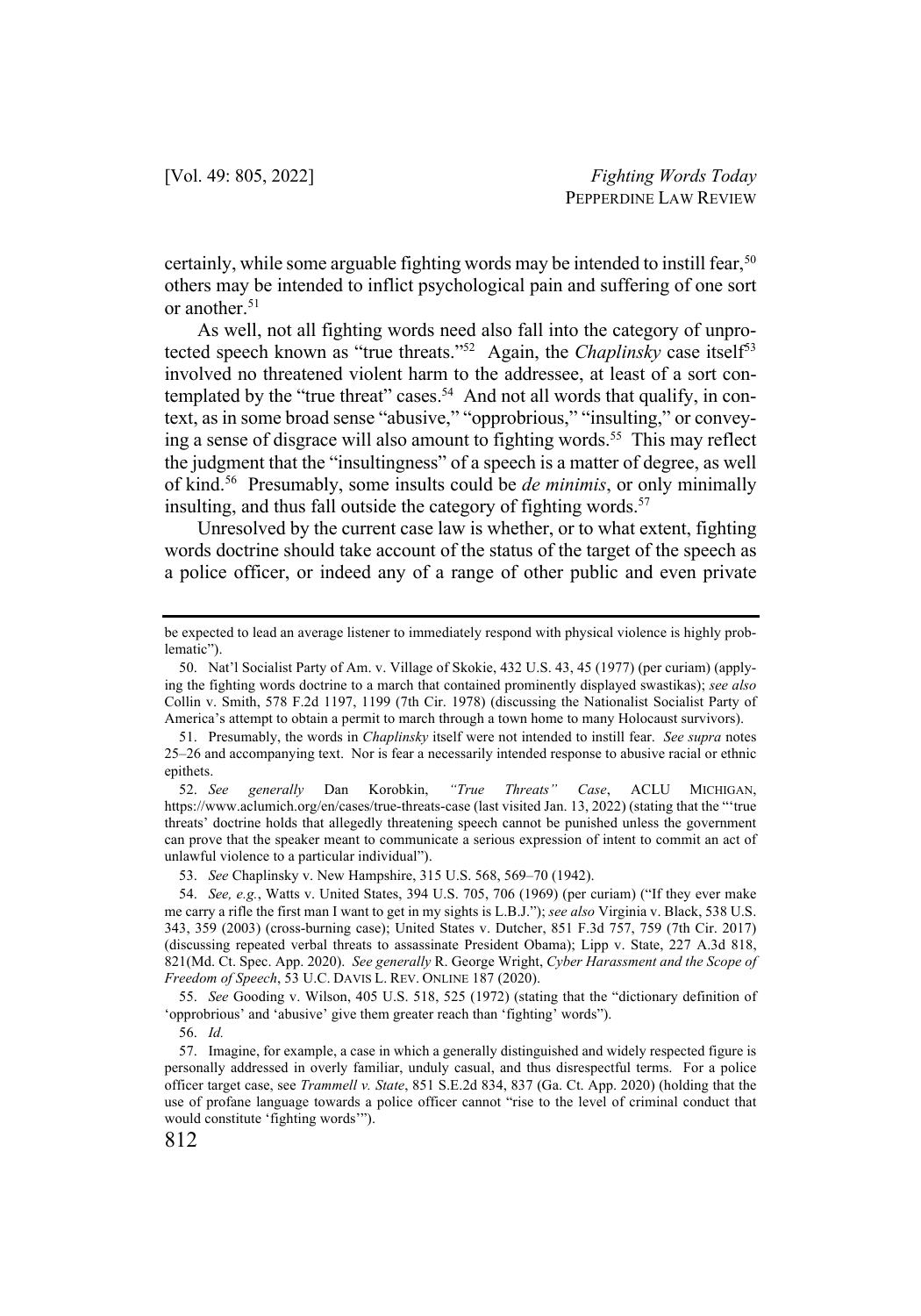statuses.58 It has been held that the fighting words category is narrowed in cases of words addressed to a police officer, as "a properly trained officer may reasonably be expected to 'exercise a higher degree of restraint' than the average citizen."59 The First Amendment, it is thought, "protects a significant amount of verbal criticism and challenge directed at police officers."<sup>60</sup> In particular, "nonaggressive questioning of police officers"61 is protected as long as it does not "cross the line into fighting words or disorderly conduct."62 But this is certainly not to imply that abusive language directed at on-duty police officers is always protected.63

Also unresolved is whether the logic of narrowing the class of fighting words addressed to trained, disciplined police officers should apply as well to other public officials,<sup>64</sup> or to private actor addressees.<sup>65</sup> After all, police officers are not the only parties—public or private—from whom we expect exceptional self-restraint in the face of verbal provocation.<sup>66</sup> Any public employee whose job description includes direct in-person contact with the

61. Patrizi v. Huff, 690 F.3d 459, 467 (6th Cir. 2012).

62. *Id.* For an interesting disorderly conduct case involving a photojournalist's dispute with a police officer at an accident scene, see *State v. Lashinsky*, 404 A.2d 1121, 1124 (N.J. 1979).

63. For upheld fighting words convictions where the addressee was a police officer, see, e.g., *Person v. State*, 425 S.E.2d 371, 372 (Ga. Ct. App. 1992) (upholding a conviction under the fighting words doctrine where the defendant told a police officer that he was going to "blow [the officer's] head off"); *Evans v.State*, 373 S.E.2d 52, 53–54 (Ga. Ct. App. 1988) (upholding a conviction under the fighting words doctrine where the defendant used explicit language when addressing a police officer); *State v. Hale*, 110 N.E.3d 890, 894 (Ohio Ct. App. 2018) (holding that explicit language directed at a police officer fell within the fighting words doctrine); and *State v. Wood*, 679 N.E.2d 735, 741 (Ohio Ct. App. 1996) (applying the fighting words doctrine to explicit language directed at two police officers).

<sup>58.</sup> *See generally* Dawn Christine Egan, *"Fighting Words" Doctrine: Are Police Officers Held to a Higher Standard*, *or per* Bailey v. State, *Do We Expect No More from Our Law Enforcement Officers than We Do from the Average Arkansan?*, 52 ARK. L. REV. 591 (1999).

<sup>59.</sup> *See* City of Houston v. Hill, 482 U.S. 451, 462 (1987) (quoting Lewis v. City of New Orleans, 415 U.S. 130, 135 (1974)); *see also* Provost v. City of Newburgh, 262 F.3d 146, 159–60 (2d Cir. 2001).

<sup>60.</sup> *Hill*, 482 U.S. at 461; *see also* Skop v. City of Atlanta, 485 F.3d 1130, 1139 (11th Cir. 2007) ("Indeed, the idea that Skop's brief inquiry to the officer somehow provided a basis for arrest collides head-on with the First Amendment, which 'protects a significant amount of verbal criticism and challenge directed at police officers.'" (quoting *Hill*, 482 U.S. at 461)).

<sup>64.</sup> *See* United States v. Poocha, 259 F.3d 1077, 1081 (9th Cir. 2001) (stating that "fighting words is at its narrowest, if indeed it exists at all, with respect to criminal prosecution for speech directed at public officials" (citing Garrison v. Louisiana, 379 U.S. 64, 73–74 (1964))).

<sup>65.</sup> *See, e.g.*, State v. Baccala, 163 A.3d 1, 14–15 (Conn. 2017) (presenting a situation where a defendant used cruel and offensive language directed at a private store manager).

<sup>66.</sup> *Cf.* Strasser, *supra* note 2, at 288–90 (discussing how the Arizona Supreme Court held a teacher to a reasonable teacher standard, rather than just the reasonable person standard).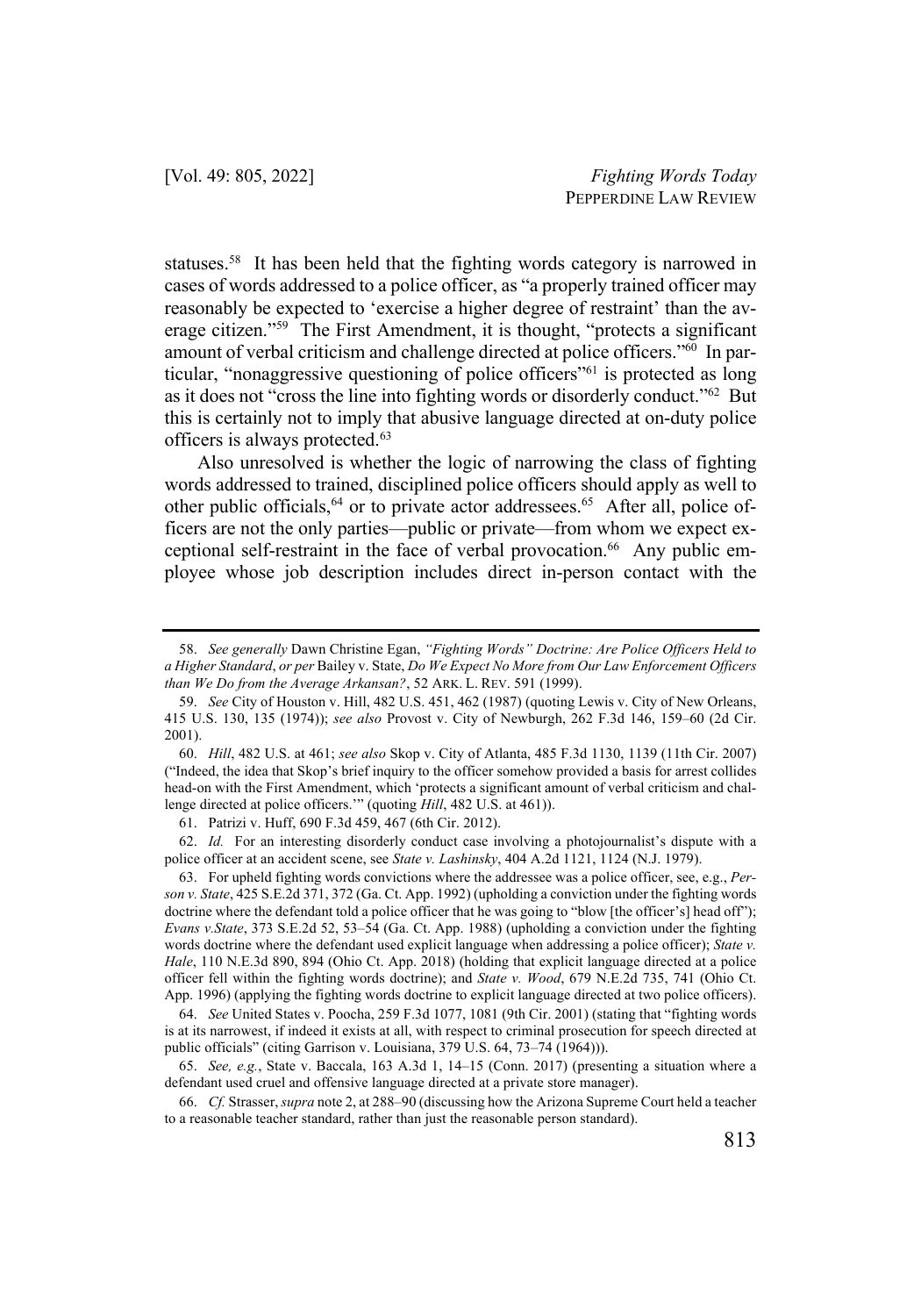general public might be expected to exercise distinctive self-restraint. But then, why not expand this category to include public school teachers,  $67$  emergency room employees, public-facing supervisors and managers at large retail facilities,<sup>68</sup> nurses, social workers, repossessors of vehicles, and clergy?

There is, thus, an argument to be made that narrowing the scope of fighting words addressed to police officers carries over, by its own logic, to a wide range of public and private addressees.<sup>69</sup> The question of whether the scope of the fighting words category should be restricted is, however, impossible to contain within the context of which addressees are relevantly similar to police officers.<sup>70</sup> As it turns out, narrowing the scope of—if not abolishing entirely—the category of fighting words is the dominant trend in contemporary case law and in scholarly discussions.<sup>71</sup>

<sup>67.</sup> *See, e.g.*, In re Nickolas S., 245 P.3d 446, 447 (Ariz. 2011) (discussing an incident where a student used explicit language directed at a public school teacher).

<sup>68.</sup> *See Baccala*, 163 A.3d at 14–15.

<sup>69.</sup> *See generally* DUPAGE CNTY. BAR ASS'N, FIGHTING WORDS, AND THE FIRST AMENDMENT: IT'S TIME TO TAKE THE PUNCH OUT OF THEIR PROTECTION 5–6 (1992), https://www.stephenbrundagelaw.com/images/pdf/FightingWords1992September.pdf (showing that those courts which do apply a higher standard for application of the fighting words doctrine to police officers also do so "in a variety of different factual contexts").

<sup>70.</sup> *See generally id.*

<sup>71.</sup> *See* Note, *The Demise of the* Chaplinsky *Fighting Words Doctrine: An Argument for Its Interment*, 106 HARV. L. REV. 1129 (1993) (arguing that the fighting words doctrine should be "eliminate[d] entirely").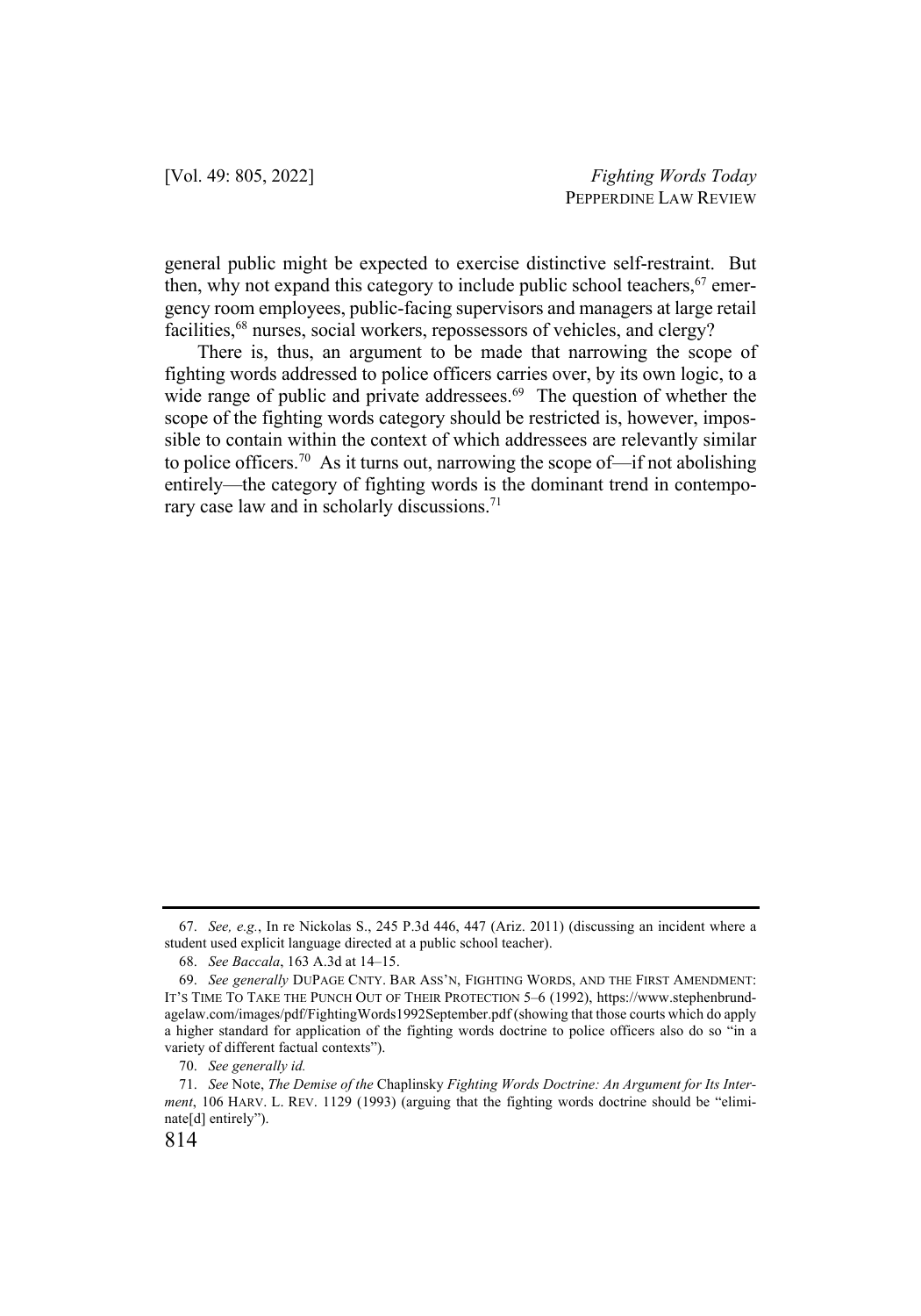### III. THE MOVEMENT TO LIMIT, IF NOT ABOLISH, THE FIGHTING WORDS **CATEGORY**

The shrinkage, in practice, of the prohibitable fighting words category in general is widely recognized.72 In the words of one Ohio court: "That the category of 'fighting words' has been shrinking is obvious—the Supreme Court has overturned every single fighting words conviction it has reviewed since *Chaplinsky* was decided in 1942."<sup>73</sup> At the very least, the continued vitality of *Chaplinsky* has been subject to academic debate<sup>74</sup> in the absence of any explicit guidance from the Court. It seems fair to say that "[i]n recent years . . . *Chaplinsky*'s 'fighting words' doctrine has become 'very limited.'"75

It is then natural to ask why this trend toward limiting the scope of the fighting words doctrine has developed.<sup>76</sup> As it turns out, the most prominent explanations refer to broader cultural developments.<sup>77</sup> A popular account has it that "due to changing social norms, public discourse has become coarser in the years following *Chaplinsky*."78 On this approach, "[s]tandards of decorum have changed dramatically since 1942."<sup>79</sup> The inference is, on this basis, then drawn, by way of remarkable understatement, that "indelicacy no longer places speech beyond the protection of the First Amendment."80 And so on this approach, "there are [far] fewer combinations of words and circumstances

<sup>72.</sup> *See* People *ex rel.* R.C., 411 P.3d 1105, 1110 (Colo. App. 2016) (highlighting the widespread belief that the fighting words category is shrinking, as evidenced by contemporary Supreme Court jurisprudence).

<sup>73.</sup> *See id.* (citing Caine, *supra* note 1, at 536).

<sup>74.</sup> *See, e.g.*, Wood v. Eubanks, 459 F. Supp. 3d 965, 975 (S.D. Ohio 2020) (similarly citing Burton Caine to support the assertion that modern scholars have "debate[d] the continued vitality of *Chaplinsky*"); *see also* Stephen W. Gard, *Fighting Words as Free Speech*, 58 WASH. U. L.Q. 531, 580–81 (1980) (advocating for the abandonment of the fighting words doctrine).

<sup>75.</sup> Greene v. Barber, 310 F.3d 889, 896 (6th Cir. 2002) (quoting Sandul v. Larion, 119 F.3d 1250, 1255 (6th Cir. 1997)); *see also* Barnes v. Wright, 449 F.3d 709, 718 (6th Cir. 2006) (noting that "[t]he fighting-words doctrine has become 'very limited'" (quoting *Greene*, 310 F.3d at 896)); State v. Drahota, 788 N.W.2d 796, 802 (Neb. 2010) (stating that "the Supreme Court has largely abandoned *Chaplinsky*'s 'inflict injury' standard").

<sup>76.</sup> *See, e.g.*, Texas v. Johnson, 491 U.S. 397, 409 (1989) (limiting the fighting words doctrine to statements of "direct personal insult or an invitation to exchange fisticuffs").

<sup>77.</sup> *See generally* David L. Hudson Jr., *Fighting Words*, FREEDOM FORUM INST., https://www.freedomforuminstitute.org/first-amendment-center/topics/freedom-of-speech-2/personal-public-expression-overview/fighting-words/ (July 2009).

<sup>78.</sup> State v. Liebenguth, 250 A.3d 1, 12 (Conn. 2020).

<sup>79.</sup> *Barnes*, 449 F.3d at 718 (quoting *Greene*, 310 F.3d at 896); *Greene*, 310 F.3d at 896; State v. Baccala, 163 A.3d 1, 7–8 (Conn. 2017).

<sup>80.</sup> *Barnes*, 449 F.3d at 718 (quoting *Greene*, 310 F.3d at 896); *Greene*, 310 F.3d at 896.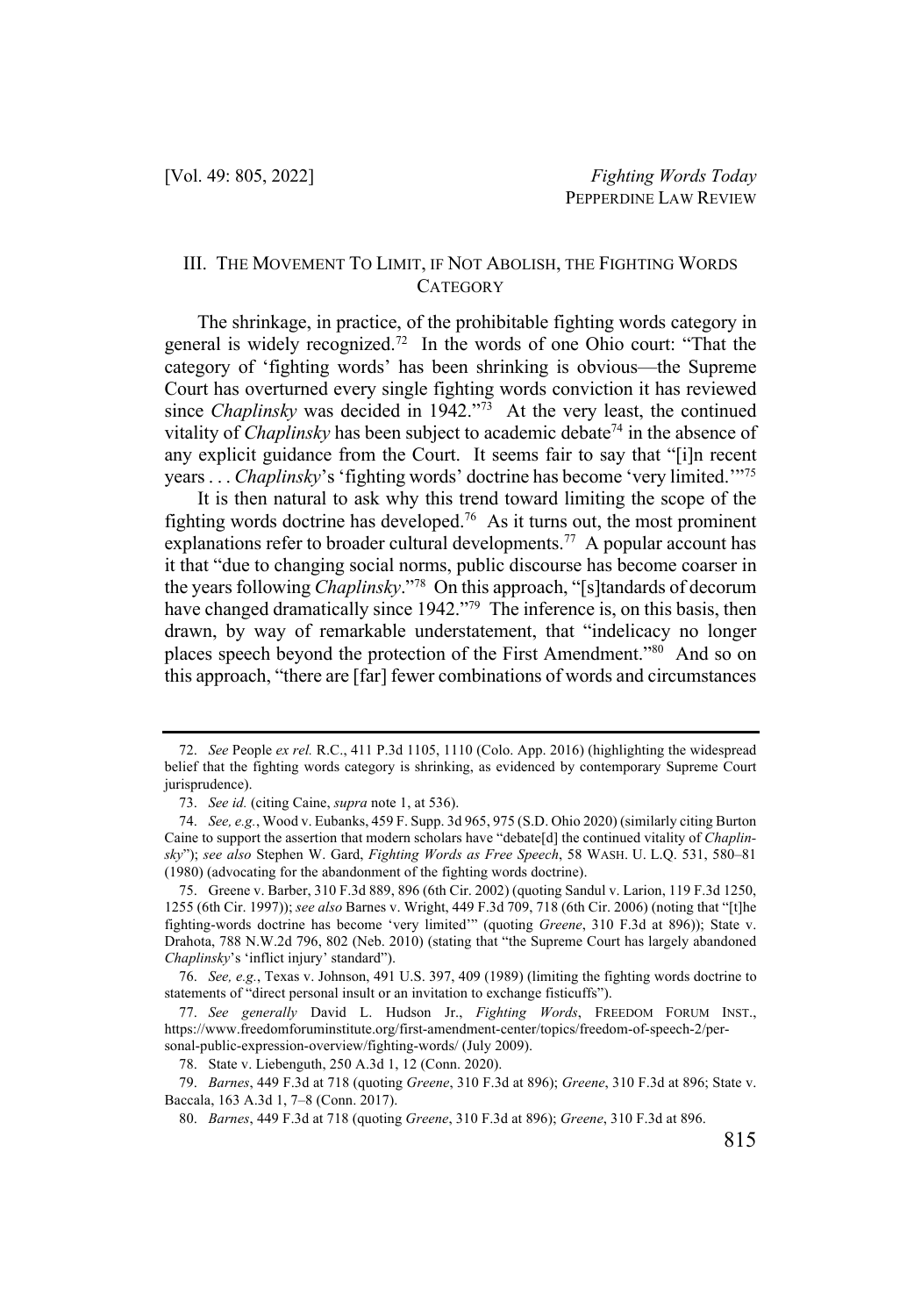that are likely to fit within the fighting words exception"81 to freedom of speech.

No doubt, the sense of a generally reduced civility of discourse is widespread.82 Let us simply assume a reduction of civility, since the time of *Chaplinsky*, in the relevant contexts.<sup>83</sup> Public discursive encounters are thus, on this assumption, less civil, in general, than formerly.<sup>84</sup>

The question then becomes one of how free speech law should address this cultural shift. $85$  It is certainly possible to pursue the popular line, according to which we are now used to increasing incivility and thus inured, or desensitized, to insulting and abusive language.<sup>86</sup> This could be so even if the insulting and abusive language is in some instances more severe than was earlier common.<sup>87</sup> The sensible response to increasingly frequent incivility and abuse is, on this approach, to diminish our expectations accordingly and to legally accommodate increasingly frequent interactive verbal abuse.<sup>88</sup>

It is also possible, however, to view such an approach as passivist, defeatist, and essentially decadent. Presumably, the proper response to a long-term

<sup>81.</sup> *Liebenguth*, 250 A.3d at 12–13.

<sup>82.</sup> *See, e.g.*, TERESA M. BEJAN, MERE CIVILITY: DISAGREEMENT AND THE LIMITS OF TOLERA-TION (2017); A CRISIS OF CIVILITY? POLITICAL DISCOURSE AND ITS DISCONTENTS (Robert G. Boatright et al. eds., 1st ed. (2019)); KEITH J. BYBEE, HOW CIVILITY WORKS (2016); STEPHEN L. CARTER, CIVILITY: MANNERS, MORALS, AND THE ETIQUETTE OF DEMOCRACY (1998); SUSAN HERBST, RUDE DEMOCRACY: CIVILITY AND INCIVILITY IN AMERICAN POLITICS (2020); ALEX ZAMALIN, AGAINST CIVILITY: THE HIDDEN RACISM IN OUR OBSESSION WITH CIVILITY (2021) (discussing modern civility more critically). *See generally* BENET DAVETIAN, CIVILITY: A CULTURAL HISTORY (2009).

<sup>83.</sup> *See, e.g.*, Richard Carufel, *Civility Remains a "Major" Problem in America—and Social Media Is Only Making It Worse*, AGILITY PR SOLUTIONS (July 8, 2019), https://www.agilitypr.com/prnews/public-relations/civility-remains-a-major-problem-in-america-and-social-media-is-only-making-it-worse/.

<sup>84.</sup> *See generally id.* (discussing a rising civility problem in America).

<sup>85.</sup> *Cf.* R. George Wright, *Freedom of Speech as a Cultural Holdover*, 40 PACE L. REV. 235, 263– 69 (2019) (discussing free speech under present cultural conditions).

<sup>86.</sup> *See id.* at 270 (arguing that the trend towards increased incivility in our society has decreased the "meaningfulness" of "protecting speech" while increasing "some key cultural costs of freedom of speech" protections).

<sup>87.</sup> *See* Qiusi Sun et al., *Over-Time Trends in Incivility on Social Media: Evidence from Political, Non-Political, and Mixed Sub-Reddits over Eleven Years*, FRONTIERS IN POL. SCI. (Nov. 2, 2021), https://www.frontiersin.org/articles/10.3389/fpos.2021.741605/full (conducting a statistical study of online incivility and noting that, since 2015, "incivility has been gradually increasing" online).

<sup>88.</sup> Wright, *Freedom of Speech as a Cultural Holdover*, *supra* note 85, at 270 ("[T]he traditionally cited free speech values of the pursuit of knowledge and truth, meaningful democratic self-government, and the promotion of genuine autonomy and self-realization have gradually evolved, in our culture, in ways that have reduced their meaningfulness and their power to justify constitutionally protecting speech generally at the expense of significant and more elemental values.").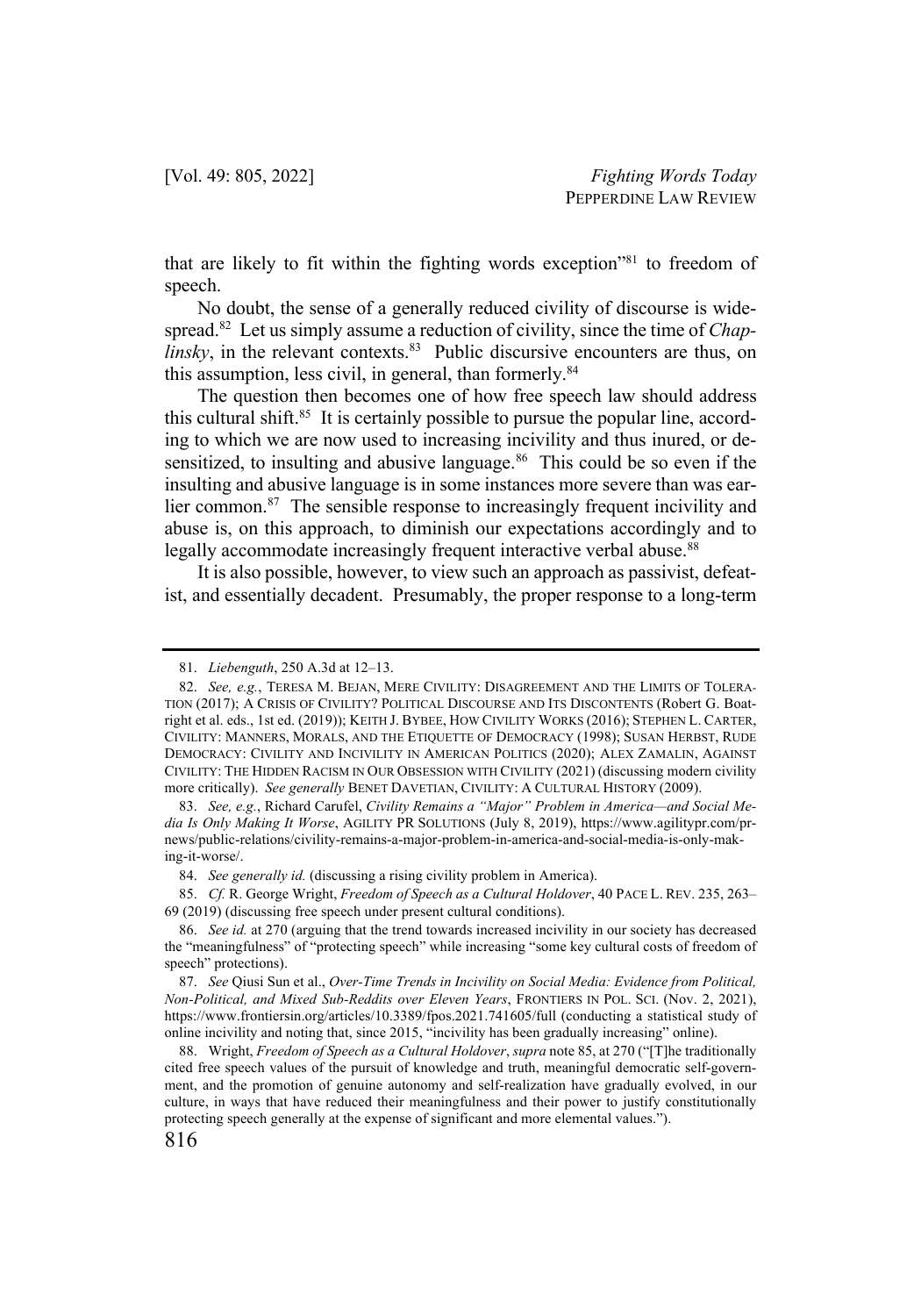increase in any interpersonal crime, such as assault or battery, is not to counsel, out of a sense of fatalistic realism, greater tolerance on the part of the victims.89 And it seems especially dubious to require racial, and a range of other, minority group members to recognize the ongoing coarsening of public discourse and defensively adjust their psychological responses accordingly.<sup>90</sup> Perhaps the recommendation, on this dubious theory, would thus be for the most vulnerable group members to read and follow the great Stoics, if not to develop some sort of defensive psychological carapace. Why such an evidently defeatist and regressive approach is optimal is left largely unexplained.91

The courts have, however, asserted more broadly that "[t]he fighting words exception is very limited because it is inconsistent with the general principle of free speech recognized in our First Amendment jurisprudence."<sup>92</sup> This claim is thought to be supported in particular by the classic rhetoric of the *Terminiello*<sup>93</sup> heckler's veto case. In the words of the *Terminiello* case, "a [principal] function of free speech . . . is to invite dispute. It may indeed best serve its high purpose when it induces a condition of unrest, creates dissatisfaction with conditions as they are, or even stirs people to anger."94

The logic of *Terminiello*, however, hardly supports any general narrowing of the fighting words doctrine.<sup>95</sup> It is true that fighting words often, but hardly always, stir the target to anger.<sup>96</sup> But it is rather a stretch to claim that fighting words induce a condition of unrest in the target in the sense plainly intended

<sup>89.</sup> *See* Richard Stengel, *Opinion: Why America Needs a Hate Speech Law*, WASH. POST (Oct. 29, 2019), https://www.washingtonpost.com/opinions/2019/10/29/why-america-needs-hate-speech-law/ (arguing for the implementation of hate speech laws that would protect individuals from verbal abuse online).

<sup>90.</sup> *See* sources cited *supra* note 47.

<sup>91.</sup> *Cf.* Stengel, *supra* note 89 (asserting that legislators should implement hate speech laws in the United States to avoid creating a society that is increasingly tolerant to incivility).

<sup>92.</sup> Sandul v. Larion, 119 F.3d 1250, 1255 (6th Cir. 1997); Baskin v. Smith, 50 F. App'x 731, 736 (6th Cir. 2002) (unpublished opinion).

<sup>93.</sup> Terminiello v. City of Chicago, 337 U.S. 1, 3 (1949).

<sup>94.</sup> *Id.* at 4 (quoted in *Sandul*, 119 F.3d at 1255).

<sup>95.</sup> *See generally* Toni-Ann Williams, *The Fighting Words Doctrine*, FOUNDS. OF L. & SOC'Y (Dec. 7, 2018), https://foundationsoflawandsociety.wordpress.com/2018/12/07/the-fighting-wordsdoctrine/ (stating that the *Terminiello* Court held that language that merely "causes public anger" cannot be prohibited without running afoul of the First Amendment).

<sup>96.</sup> *See* Linda Friedlieb, *The Epitome of an Insult: A Constitutional Approach to Designated Fighting Words*, 72 U.CHI. L.REV. 385, 408–10 (2005) (noting that the current confines of the fighting words doctrine are determined by looking to "traditional concepts of which insults would provoke which listeners into breaching the peace").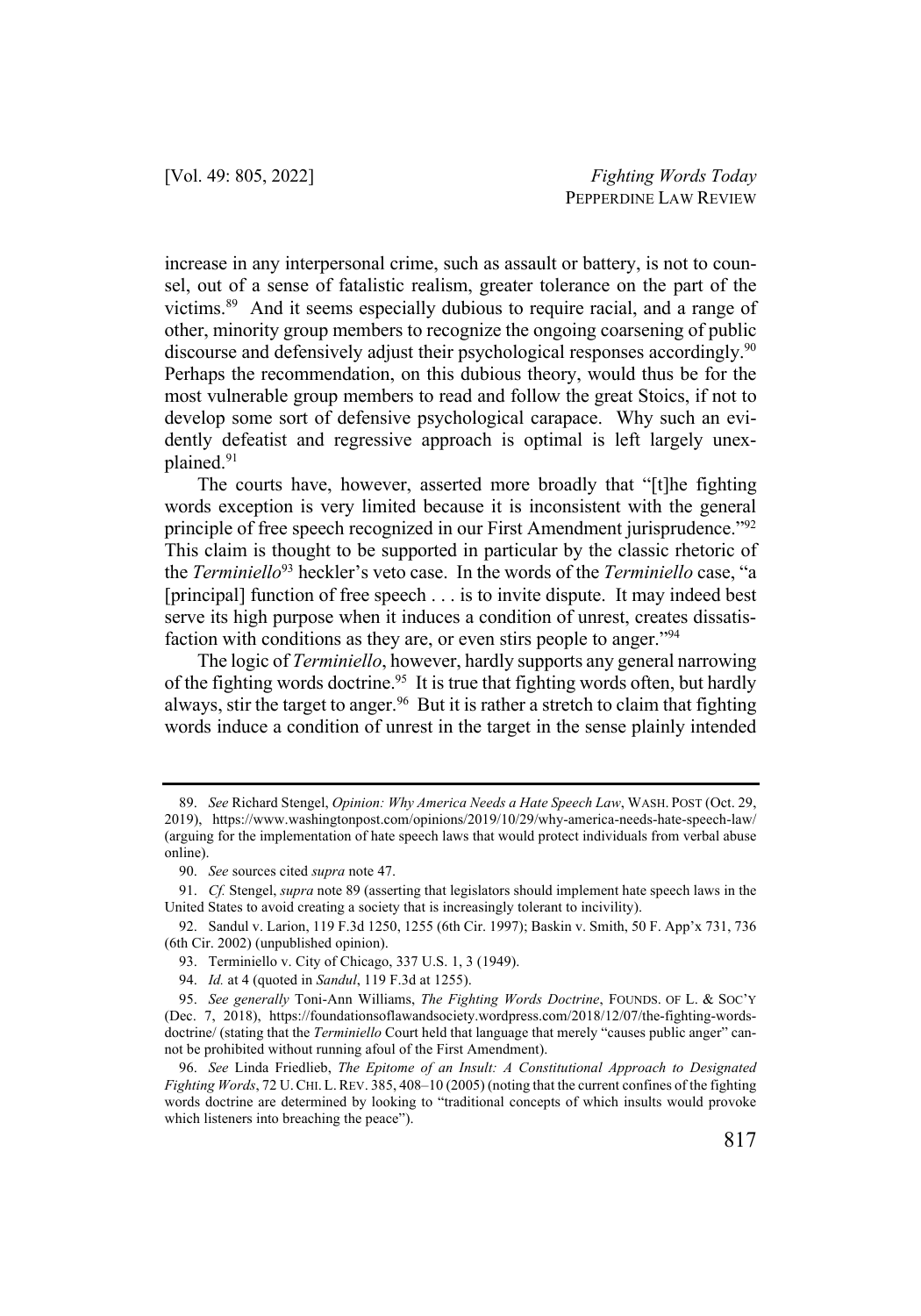in *Terminiello*. 97 Nor do fighting words typically create, within their target or more broadly, "dissatisfaction with conditions as they are"<sup>98</sup> in the sense that *Terminiello* envisions.

It is certainly possible that, for example, personally targeted victims of racial epithets may, as a result of one or more such incidents, become angry and dissatisfied with conditions as they are, including, indeed, a culture of constitutionally protected overtly racist and otherwise discriminatory personalized speech.99 But this form of reactionary anger is hardly what *Terminiello* contemplates.<sup>100</sup> Coarse personal insults do not generally prompt political reassessment on the part of the target thereof. *Terminiello* instead envisions a speaker whose forceful rhetoric persuades some listeners to seriously consider, if not subscribe to, the underlying message of the speech in question.<sup>101</sup>

The logic, and perhaps the breadth, of the fighting words doctrine has also been attacked from another perspective.<sup>102</sup> Feminists have understandably characterized the fighting words doctrine, or some elements thereof, as stereotypically masculinist and anachronistic at best.103

The doctrine's focus on words likely to provoke either an "average" or some more particularized, non-hypersensitive person to immediately fight is not merely selective but is unjustifiably biased, and indeed perversely so.<sup>104</sup> On its own logic, this prong of the fighting words doctrine protects even the

<sup>97.</sup> *See Terminiello*, 337 U.S. at 3–4 (stating that speech "is . . . protected against censorship or punishment unless shown likely to produce a clear and present danger of a serious substantive evil that rises far above public inconvenience, annoyance, or unrest").

<sup>98.</sup> *Id.* at 4.

<sup>99.</sup> *See* Robert J. Boeckmann & Jeffrey Liew, *Hate Speech: Asian American Students' Justice Judgments and Psychological Responses*, 58 J. SOC'Y ISSUES 363 (2002) (describing and analyzing experiments that measured the psychological response of racist hate speech victims).

<sup>100.</sup> *See Terminiello*, 337 U.S. at 13 (discussing concerns that fighting words would incite anger, leading to riots and disorderly mobs).

<sup>101.</sup> *Id.* at 4.

<sup>102.</sup> *See The Demise of the* Chaplinsky *Fighting Words Doctrine*, *supra* note 71, at 1146.

<sup>103.</sup> *See, e.g.*, Kathleen M. Sullivan, *Foreword: The Justice of Rules and Standards*, 106 HARV. L. REV. 22, 42 (1992); *The Demise of the* Chaplinsky *Fighting Words Doctrine*, *supra* note 71, at 1146 (noting and critiquing the anachronistic, reactive, violence-focused, and stereotypically male bias of the fighting words cases); Wendy B. Reilly, Note, *Fighting the Fighting Words Standard: A Call for Its Destruction*, 52 RUTGERS L. REV. 947, 948 (2000) ("[T]he current fighting words standard fails to protect the interests of women, people of color, gay men, lesbians, bisexuals, or transgendered people."); Jeffrey Rosen, "*Fighting Words*,*"* LEGAL AFFS., https://legalaffairs.org/issues/May-June-2002/scene\_rosen\_mayjun2002.html (last visited Mar. 11, 2022).

<sup>104.</sup> *See* Reilly, *supra* note 103, at 947 ("By focusing on imminent violence as the harm to be avoided, the doctrine inherently discriminates among victims based on their perceived propensity to become violent.").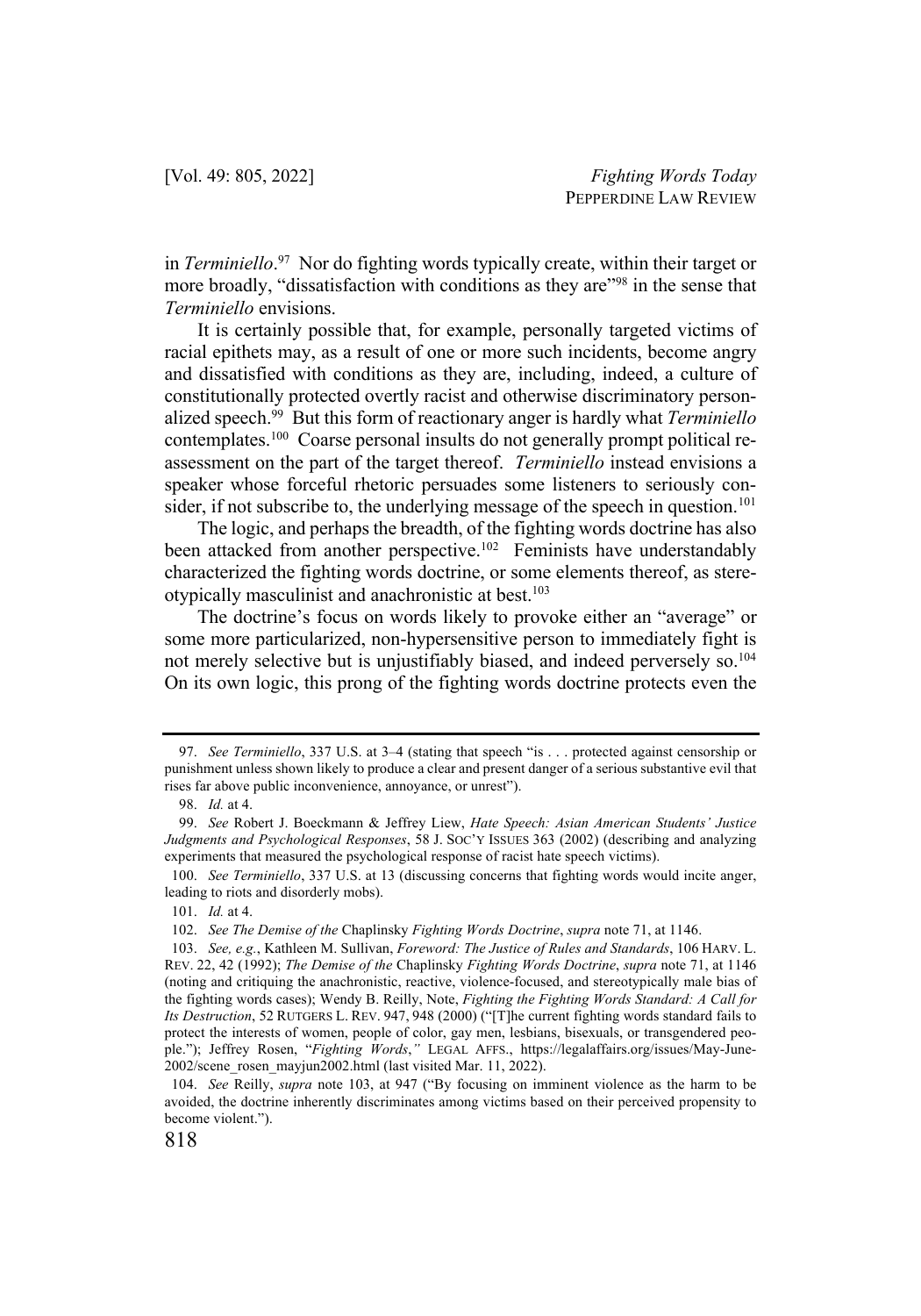most sustained and severely abusive language where the addressee is of a class that is predictably unwilling, or unable, for any reason, to respond with a physical battery.<sup>105</sup> So, perversely, women, frail and elderly people, and persons with various disabilities, among other groups, receive categorically less protection from abusive targeted speech than do those persons who are more willing and able to react with immediate violence.

This perverse result can be thought of as a vestige of historic masculinist<sup>106</sup> conceptions of violence, of one sort or another, as a response to perceived slights, affronts, and indignities. $107$  The result, however, hardly displays even any classical chivalric concern for the well-being of those persons who are unable or unwilling to employ immediate reactive violence.<sup>108</sup>

One obvious, and quite sensible, response to the dubious logic of the reactive violence prong of the fighting words doctrine is to instead emphasize

<sup>105.</sup> *See id.* at 948 ("The effect of focusing on potential violence is that the same words become regulable when directed at someone who would be likely to react violently to a verbal assault, but *not* regulable when directed at someone who would be unlikely to react violently.").

<sup>106.</sup> *See generally* Scott Atkinson, *Why Men Fight—And What It Says About Masculinity*, GUARD-IAN, https://www.theguardian.com/world/2017/sep/12/modern-masculinity-men-fighting-scott-atkinson (Oct. 2, 2017, 1:52 PM); Alan Booth et al., *Testosterone and Social Behavior*, 85 SOC. FORCES 167 (2006); *Harmful Masculinity and Violence*, AM. PSYCH. ASS'N, www.apa.org/pi/about/newsletter/2018/09/harmful-masculinity (last visited Mar. 11, 2022); Ellen Hendrickson, *How To Fight Toxic Masculinity*, SCI. AM. (July 26, 2019), www.scientificamerican.com/article/how-to-fight-toxic-masculinity; Jesse Prinz, *Why Are Men So Violent?*, PSYCH. TODAY (Feb. 3, 2012), https://www.psychologytoday.com/us/blog/experiments-in-philosophy/201202/why-are-men-so-violent; Anne Harding, *Men's Testosterone Levels Declined in Last Twenty Years*, REUTERS (Jan. 19, 2007, 3:21 AM), https://www.reuters.com/article/health-testosterone-levels-dc/mens-testosterone-levels-declined-inlast-20-years-idUKKIM16976320061031; George Herrera, *Medical Study: Generational Decrease of Testosterone Levels in Men*, BODY RX (Oct. 15, 2020, 3:55 PM), https://www.bodyrxantiaging.com/medical-studies/medical-study-generational-decrease-testosterone-levels-men/.

<sup>107.</sup> *See generally* KWAME ANTHONY APPIAH, THE HONOR CODE: HOW MORAL REVOLUTIONS HAPPEN (2010); JOHN NORRIS, PISTOLS AT DAWN: A HISTORY OF DUELING (2009); VINCENTO SAVI-OLO, A GENTLEMAN'S GUIDE TO DUELLING (2013); JOHN LYDE WILSON, THE CODE OF HONOR; OR RULES FOR THE GOVERNMENT OF PRINCIPALS AND SECONDS IN DUELING (1858). Honor-based dueling cases, of course, involve some lapse of time between the alleged affront and any ritualized response thereto. *See generally* R. George Wright, "*What Is That Honor?": Re-Thinking Free Speech in the 'Stolen Valor' Case*, 60 CLEV. ST. L. REV. 847, 847 n.2 (2013) (historical cross-cultural survey).

<sup>108.</sup> *See* Reilly, *supra* note 103, at 947–49. The law does indeed take categories such as gender, age, and disability into account in assessing the likelihood of physical retaliation by a non-hypersensitive victim. *See, e.g.*, State v. Baccala, 163 A.3d 1, 8–9 (Conn. 2017) ("A proper examination of context also considers those personal attributes of the speaker and the addressee that are reasonably apparent because they are necessarily a part of the objective situation in which the speech was made."); Jennifer Wollock, *Chivalry Is Not About Opening Doors, but Protecting Society's Most Vulnerable from Attack*, THE CONVERSATION (Mar. 23, 2021, 8:32 AM), https://theconversation.com/chivalry-isnot-about-opening-doors-but-protecting-societys-most-vulnerable-from-attack-157116.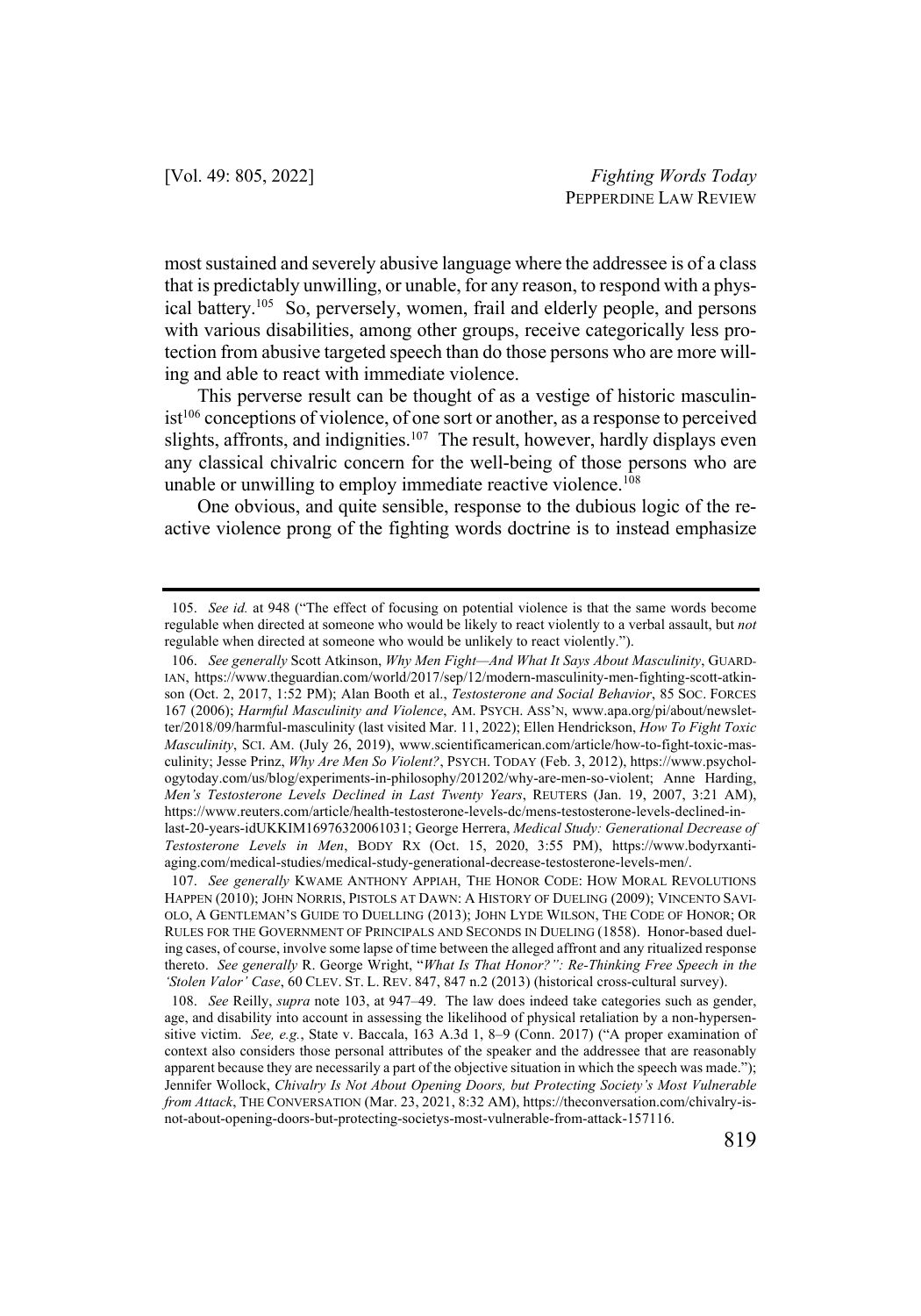the alternative *Chaplinsky* prong.109 Persons who are unable or unwilling to respond to grave insults with an immediate battery may well undergo some cognizable injury as a result of the utterance of the language in question.<sup>110</sup> However sensible such a shift in emphasis might be, it unfortunately runs counter to a dominant case law trend.<sup>111</sup>

Specifically, it has been observed that even the *Chaplinsky* case itself did not, and had no occasion to, develop the "words that 'by their very utterance inflict injury'" prong of fighting words.112 It has been said that after *Chaplinsky* itself, "the Court has either dropped the 'inflict-injury' alternative altogether or simply recited the full *Chaplinsky* definition without further reference to any distinction between merely hurtful speech and speech that tends to provoke an immediate breach of the peace."<sup>113</sup> More concisely, it is said that "the Court has effectively eliminated the 'inflict injury' prong of the 'fighting words' analysis."114

Certainly, a number of Supreme Court cases have continued to refer explicitly, if only in dicta, to the 'inflict injury' prong.115 The lower courts have often done so as well.<sup>116</sup> But there is, equally, a tendency on the part of the

<sup>109.</sup> *See* Chaplinsky v. New Hampshire, 315 U.S. 568, 572 (1942) (defining fighting words as "those which by their very utterance inflict injury or tend to incite an immediate breach of the peace"). 110. *See supra* note 47 and accompanying text.

<sup>111.</sup> *See supra* Parts II, III (discussing the evolution of case law evolving from the *Chaplinsky* case); *see infra* notes 120–22 and accompanying text.

<sup>112.</sup> *See, e.g.*, Purtell v. Mason, 527 F.3d 615, 623 (7th Cir. 2008) (quoting *Chaplinsky*, 315 U.S. at 572).

<sup>113.</sup> *Id.* (citing Virginia v. Black, 538 U.S. 343, 359 (2003) (cross-burning case decided without reference to the inflict-injury prong)); *see also The Demise of the* Chaplinsky *Fighting Words Doctrine*, *supra* note 71, at 1129; Clay Calvert, *Fighting Words in the Era of Texts, IMs and E-Mails: Can a Disparaged Doctrine Be Resuscitated To Punish Cyber-Bullies?*, 21 DEPAUL J. ART, TECH. & IN-TELL. PROP. L. 1, 3 (2010).

<sup>114.</sup> United States v. Bartow, 997 F.3d 203, 207 (4th Cir. 2021); *see also Purtell*, 527 F.3d at 625 ("We see nothing in the Supreme Court's more recent iterations of the fighting-words doctrine that would presage a revitalization of the 'inflict injury' alternative in the *Chaplinsky* definition.").

<sup>115.</sup> *See, e.g.*, Texas v. Johnson, 491 U.S. 397, 430 (1989) (Rehnquist, J., dissenting) (public flagburning demonstration case); Hustler Mag., Inc. v. Falwell, 485 U.S. 46, 56 (1988) (intentional infliction of emotional distress via magazine ad parody case); City of Houston v. Hill, 482 U.S. 451, 461– 62 (1987); Rosenfeld v. New Jersey, 408 U.S. 901, 903 (1972) (Powell, J., dissenting); Gooding v. Wilson, 405 U.S. 518, 522 (1972); Kunz v. New York, 340 U.S. 290, 298 (1951) (Jackson, J., dissenting).

<sup>116.</sup> *See* Hoyland v. McMenomy, 869 F.3d 644, 655 (8th Cir. 2017); Dariano v. Morgan Hill Unified Sch. Dist., 767 F.3d 764, 770 (9th Cir. 2014) (O'Scannlain, J., dissenting); Barnes v. Wright, 449 F.3d 709, 717 (6th Cir. 2006); Gower v. Vercler, 377 F.3d 661, 670 (7th Cir. 2004); State v. Hoffman, 387 N.E.2d 239, 242 (Ohio 1979).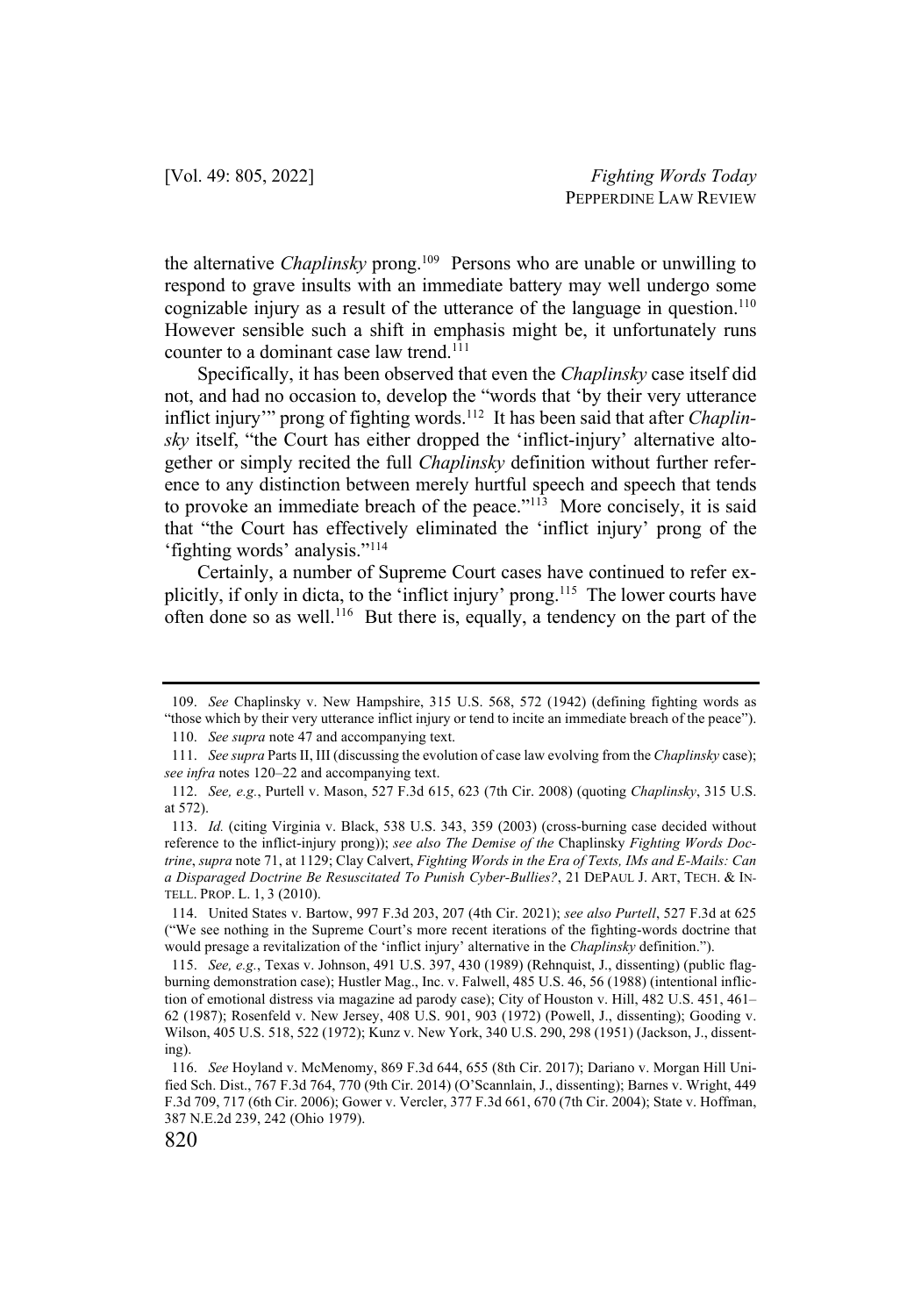Supreme Court,  $117$  and of the lower courts,  $118$  to elide, ignore, or abandon the Chaplinsky "inflict injury" alternative prong.

Thus the Court has selectively declared that "[i]t is clear that 'fighting words'—those that provoke immediate violence—are not protected by the First Amendment."<sup>119</sup> A bit more elaborately, the Tenth Circuit has declared that "[w]e define 'fighting words' as 'epithets (1) directed at the person of the hearer, (2) inherently likely to cause a violent reaction, and (3) playing no role in the expression of ideas.'"<sup>120</sup> And the Connecticut Supreme Court has announced, explicitly, that "'[f]ighting words' are defined as speech that has 'a direct tendency to cause acts of violence by the person to whom, individually, the remark is addressed.'"<sup>121</sup> The "inflict injury" alternative prong thus drops out.

This downgrading, if not abandonment, of any concern for words which by their very utterance inflict a sufficiently serious injury is ill-considered.<sup>122</sup> It is hardly as though the problem of epithet-based direct verbal abuse, on grounds of personal or group identity, has evaporated since *Chaplinsky*. 123 In contrast, it is instead the reactive violence prong in *Chaplinsky* that may well

<sup>117.</sup> *See, e.g.*, Elonis v. United States, 575 U.S. 723, 766 (2015) (Thomas, J., dissenting) (citing Cohen v. California, 403 U.S. 15, 20 (1971)) (true threat case); *Black*, 538 U.S. at 359 (apparently characterizing fighting words in general, but referring only to the reactive violence prong); NAACP v. Claiborne Hardware Co., 458 U.S. 886, 927 (1982).

<sup>118.</sup> *See, e.g.*, Nuxoll *ex rel.* Nuxoll v. Indian Prairie Sch. Dist., 523 F.3d 668, 670 (7th Cir. 2008) (stating that "'fighting words,' words [are] likely to provoke a violent reaction and hence a breach of the peace"); Leonard v. Robinson, 477 F.3d 347, 358 (6th Cir. 2007) (citing *Black*, 538 U.S. at 358– 59; *Barnes*, 449 F.3d at 717); Burns v. Bd. of Cnty. Comm'rs of Jackson Cnty., 330 F.3d 1275, 1285 (10th Cir. 2003); State v. Parnoff, 186 A.3d 640, 646 (Conn. 2018).

<sup>119.</sup> *Claiborne Hardware Co.*, 458 U.S. at 927 (citing Chaplinsky v. New Hampshire, 315 U.S. 568, 572 (1942)). Of course, this formulation oversimplifies even the reactive violence prong*. See id.*

<sup>120.</sup> *Burns*, 330 F.3d at 1285 (quoting Cannon v. City of Denver, 998 F.2d 867, 873 (10th Cir. 1993)). There seems no reason, incidentally, why only "epithets" can qualify as fighting words. *See* Klen v. City of Loveland, 661 F.3d 498, 509 (10th Cir. 2011).

<sup>121.</sup> *Parnoff*, 186 A.3d at 646 (quoting State v. Baccala, 163 A.3d 1, 4 (Conn. 2017)). This formulation, incidentally, ignores the distinction between the actual addressee and some presumed average addressee, however conceived and particularized, as contemplated by *Chaplinsky* itself. *See id.*; Chaplinsky v. New Hampshire, 315 U.S. 568, 573 (1942).

<sup>122.</sup> *See* Reilly, *supra* note 103, 947–49 (asserting that the current approach to the fighting words doctrine is "inadequa[te] . . . to address contemporary social hatred").

<sup>123.</sup> *See id.* at 948 (citations omitted) (stating that the "current fighting words standard fails to protect the interests of women, people of color, gay men, lesbians, bisexuals, or transgendered people"). One might even assume that as some categories and statuses come to be increasingly salient in the public mind, the incidence of direct verbal abuse on those grounds may increase.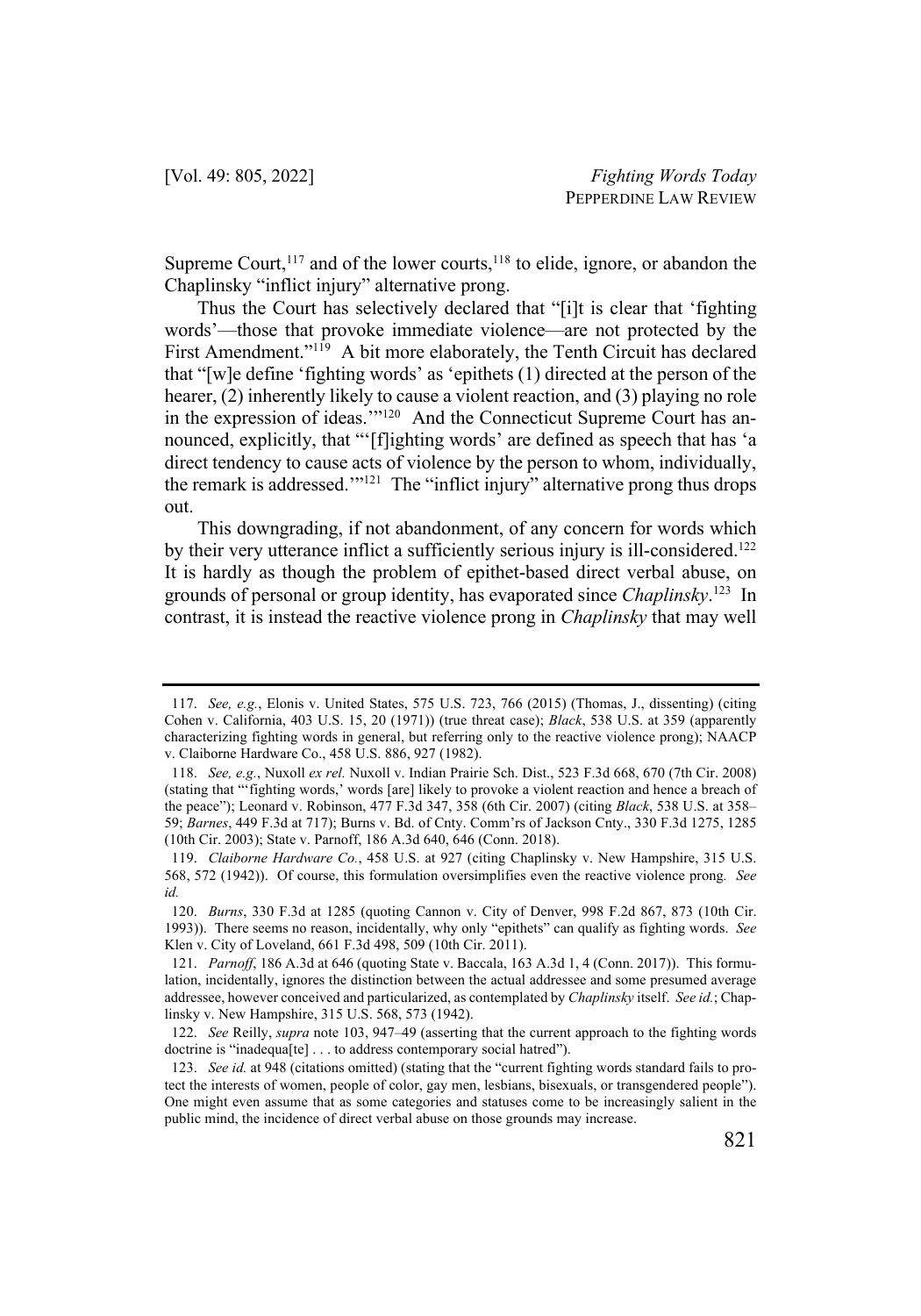be of diminishing current importance.<sup>124</sup>

Merely for example, as of 2013 the Westboro Baptist group had engaged in emotionally provocative protests at perhaps  $500$  military funerals.<sup>125</sup> One might well think of such exceptionally controversial protest demonstrations as fraught with the possibility of a reactive violence fighting words incident.<sup>126</sup> Yet, the Eighth Circuit reported that, as of 2013, "[i]n truth, there have been few to no reported instances of violence associated with Westboro's 500 protests at military funerals."127 Of course, this absence of reactive violence says little about any personal injuries directly inflicted by the speech in question and, thus, about *Chaplinsky*'s alternative prong.128

The case for abandoning the *Chaplinsky* fighting words doctrine, at least with respect to the "inflict injury" prong thereof, is, thus, far weaker than one might have imagined.<sup>129</sup> But before we can reach a definitive conclusion to that effect, we must take fuller account of the free speech side of the question.130 The fighting words doctrine, and the "inflict injury" prong in particular, is on its strongest foundation only to the extent that the doctrine fully accommodates all legitimate free speech interests.131 How an accommodation of free speech interests with the interests of the targets of fighting words might be reached is discussed in Part IV. 132

<sup>124,</sup> *See supra* notes 106–08 and accompanying text (highlighting the problematic underpinnings of this prong in particular).

<sup>125.</sup> *See* Phelps-Roper v. Koster, 713 F.3d 942, 948 (8th Cir. 2013).

<sup>126.</sup> *See id.*

<sup>127.</sup> *Id. See generally* Snyder v. Phelps, 562 U.S. 443 (2011) (providing a broader discussion of the Westboro Baptist military funeral protest phenomenon).

<sup>128.</sup> *See Phelps-Roper*, 713 F.3d at 947–49 (failing to discuss *Chaplinsky*'s personal injury prong in applying the fighting words doctrine).

<sup>129.</sup> *See supra* Parts II, III.

<sup>130.</sup> *See infra* Part IV.

<sup>131.</sup> *See* R.A.V. v. City of St. Paul, 505 U.S. 377, 383–84 (1992) (highlighting that the protections

of the First Amendment only allow regulation of speech that has no legitimate "social value").

<sup>132.</sup> *See infra* Part IV.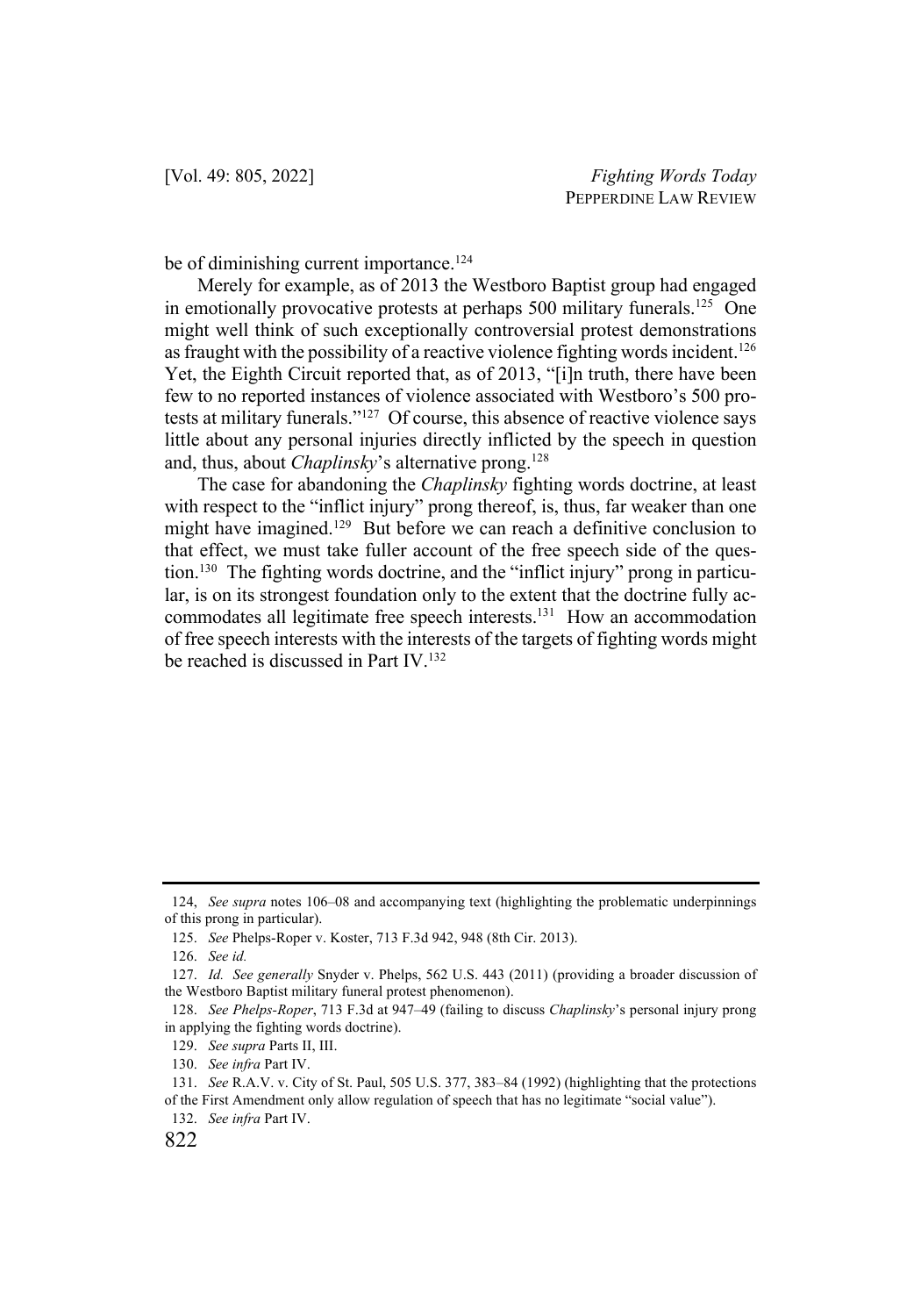### IV. RECONCILING THE FIGHTING WORDS DOCTRINE AND THE VALUE OF FREEDOM OF SPEECH

Typically, language that arguably amounts to fighting words conveys, however inarticulately, some more or less coherent message.<sup>133</sup> Some sort of message, idea, opinion, or other substantive content is thus assumedly present.<sup>134</sup> Whatever the logic of regulating fighting words may be, that logic cannot generally assume that no cognizable underlying idea or opinion is present. Free speech, and the crucial reasons for protecting speech in the first place, must therefore be accommodated by any sound fighting words doctrine.<sup>135</sup>

*Chaplinsky* itself intriguingly suggests that fighting words in general pose only a minimal free speech problem because "such utterances are no essential part of any exposition of ideas."<sup>136</sup> This argument, and this test, can stand on its own.137 The *Chaplinsky* court, however, then goes on to engage in a balancing test.<sup>138</sup> In particular, the Court suggests that actionable fighting words "are of such slight social value as a step to truth that any benefit that may be derived from them is clearly outweighed by the social interest in order and

<sup>133.</sup> *See* Snyder v. Phelps, 562 U.S. 443, 454 (2011) (holding that the signs used by protestors which contained derogatory language directed at gay people "relate[d] to broad issues of interest to society at large"). There are, however, close cases in which the extreme offensiveness of the language does not seem at all proportionate to any evident underlying grievance or other message. *See, e.g.*, United States v. Bartow, 997 F.3d 203, 207 (4th Cir. 2021) (describing an incident where the defendant, a member of the Marine Corps, addressed a female Marine Corps member in a demeaning manner); State v. Baccala, 163 A.3d 1, 14 (Conn. 2017) ("The defendant's angry words were an obvious expression of frustration at not being able to obtain services to which she thought she was entitled."); State v. Broadstone, 447 N.W.2d 30, 33 (Neb. 1989) (an underlying message or grievance as not especially evident).

<sup>134.</sup> *See, e.g.*, Iancu v. Brunetti, 139 S. Ct. 2294, 2314 (2019) (Sotomayor, J., concurring in part and dissenting in part) (stating that "obscenity," "lewd" statements, and "defamation" may be regulated because they are "viewpoint neutral"); Klen v. City of Loveland, 661 F.3d 498, 509 (10th Cir. 2011) ("[M]ost if not all of the Klens' offensive epithets were not fighting words, because they did express ideas—chiefly that city building department officials were incompetent and were taking too long in processing plaintiffs' application for a building permit.").

<sup>135.</sup> *See* Michael J. Mannheimer, *The Fighting Words Doctrine*, 33 COLUM. L. REV. 1527, 1550 (1993) (citations omitted) ("[R]egulations on speech are accorded a different level of scrutiny than ordinary economic or social legislation, owing to the underlying values of speech and the prominent place free speech holds in our constitutional scheme.").

<sup>136.</sup> Chaplinsky v. New Hampshire, 315 U.S. 568, 572 (1942).

<sup>137.</sup> *See* FCC v. Pacifica Found., 438 U.S. 726, 743 n.18 (1978) (plurality opinion) (stating that determining whether the use of profane language is protected by considering the language itself, rather than the underlying context, would be a standard of "form, rather than" substance).

<sup>138.</sup> *Chaplinsky*, 315 U.S. at 572.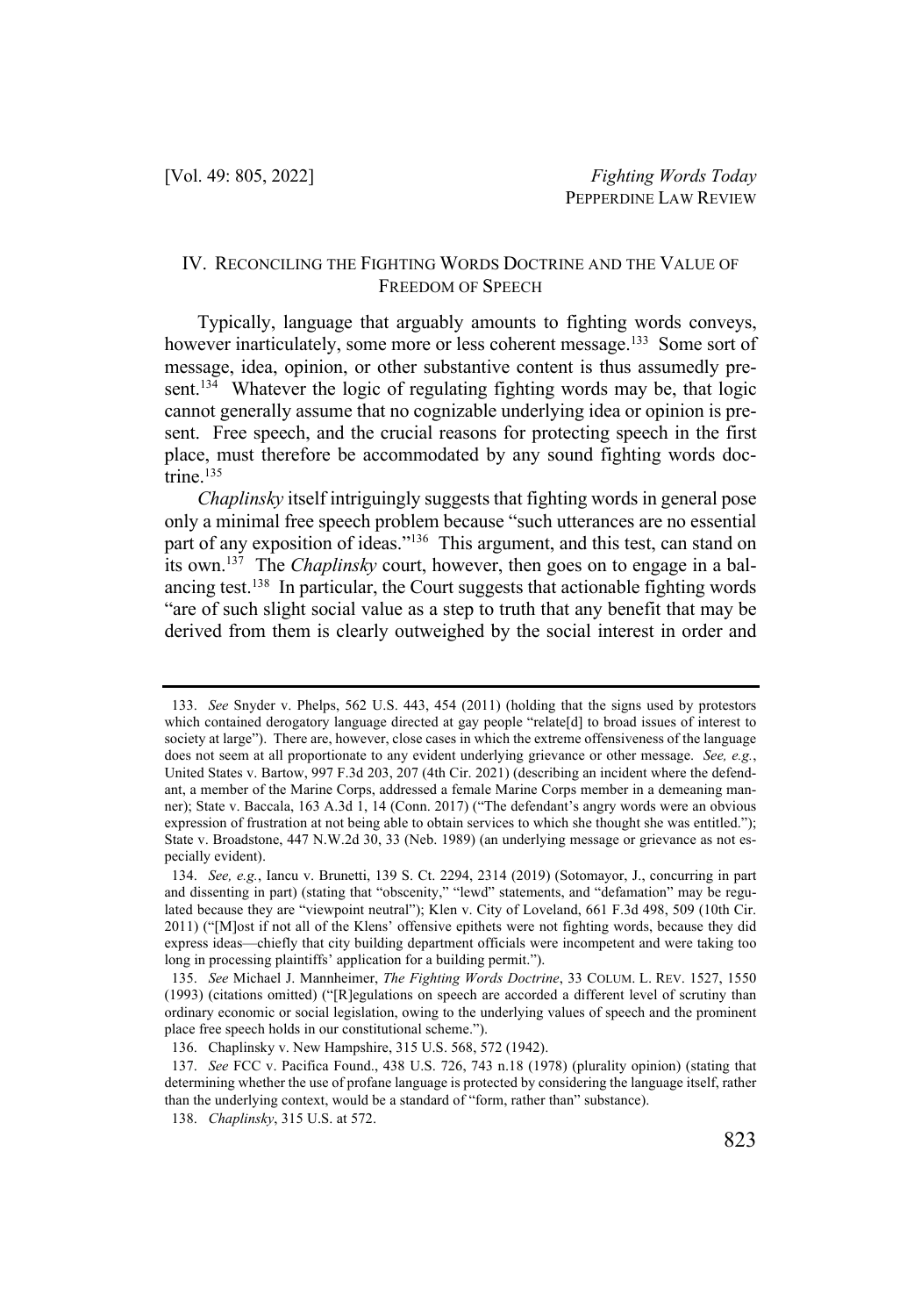morality."<sup>139</sup>

It is certainly possible to argue that the value, in any relevant sense, of, say, personally targeted hostile racial epithets is indeed outweighed, categorically or at some particularized level, by whatever we take the social interest in order and morality to be.<sup>140</sup> As the Supreme Court has more recently declared, there can be categories of speech in which "the evil to be restricted so overwhelmingly outweighs the expressive interests, if any, at stake, that no process of case-by-case adjudication [within the category] is required."141

For our purposes, we need take no issue with the claim, made in the animal cruelty video case of *United States v. Stevens*,<sup>142</sup> that "free speech does not extend only to categories of speech that survive an ad hoc balancing of relative social costs and benefits."143 The *Stevens* case quotes, without repudiating, the crucial language of *Chaplinsky* itself.<sup>144</sup> Stevens leaves the category of fighting words, as a general exception to free speech, intact.<sup>145</sup> And this is perfectly sensible, as balancing, whether categorical or more particularized, is really not of the essence of *Chaplinsky*. 146

More specifically, under *Chaplinsky* the crucial focus of attention is on whether the utterance—whether on its own, in ad hoc fashion, or as an instance of some broader category of speech—is "no essential part of any exposition of ideas."<sup>147</sup> And the popularity of any relevant idea or opinion, or lack thereof, is of course irrelevant.<sup>148</sup>

In a typical case of alleged fighting words, the speech at issue involves two judicially distinguishable elements. The separability of these two elements may well be imperfect, and any separation of these two elements may

146. *See* Chaplinsky v. New Hampshire, 315 U.S. 568, 572 (1942).

<sup>139.</sup> *Id.*; *see also* Leonard v. Robinson, 477 F.3d 347, 357–58 (6th Cir. 2007); Chaker v. Crogan, 428 F.3d 1215, 1223–24 (9th Cir. 2005).

<sup>140.</sup> *See, e.g.*, New York v. Ferber, 458 U.S. 747, 763–64 (1982) (child pornography case).

<sup>141.</sup> *Id.*

<sup>142.</sup> 559 U.S. 460, 470 (2010).

<sup>143.</sup> *Id.*

<sup>144.</sup> *See id.* at 470–71.

<sup>145.</sup> *See id.*

<sup>147.</sup> *Id.* 

<sup>148.</sup> *See* Shawn Francis Peters, *Re-hearing "Fighting Words":* Chaplinsky v. New Hampshire *in Retrospect*, 24 J. SUP. CT. HIST. 282, 285 (1999) (stating that "[t]he law knows no finer hour than when it cuts through formal concepts and transitory emotions to protect unpopular citizens against discrimination and persecution" (quoting Falbo v. United States, 320 U.S. 549, 561 (1944) (Murphy, J., dissenting))).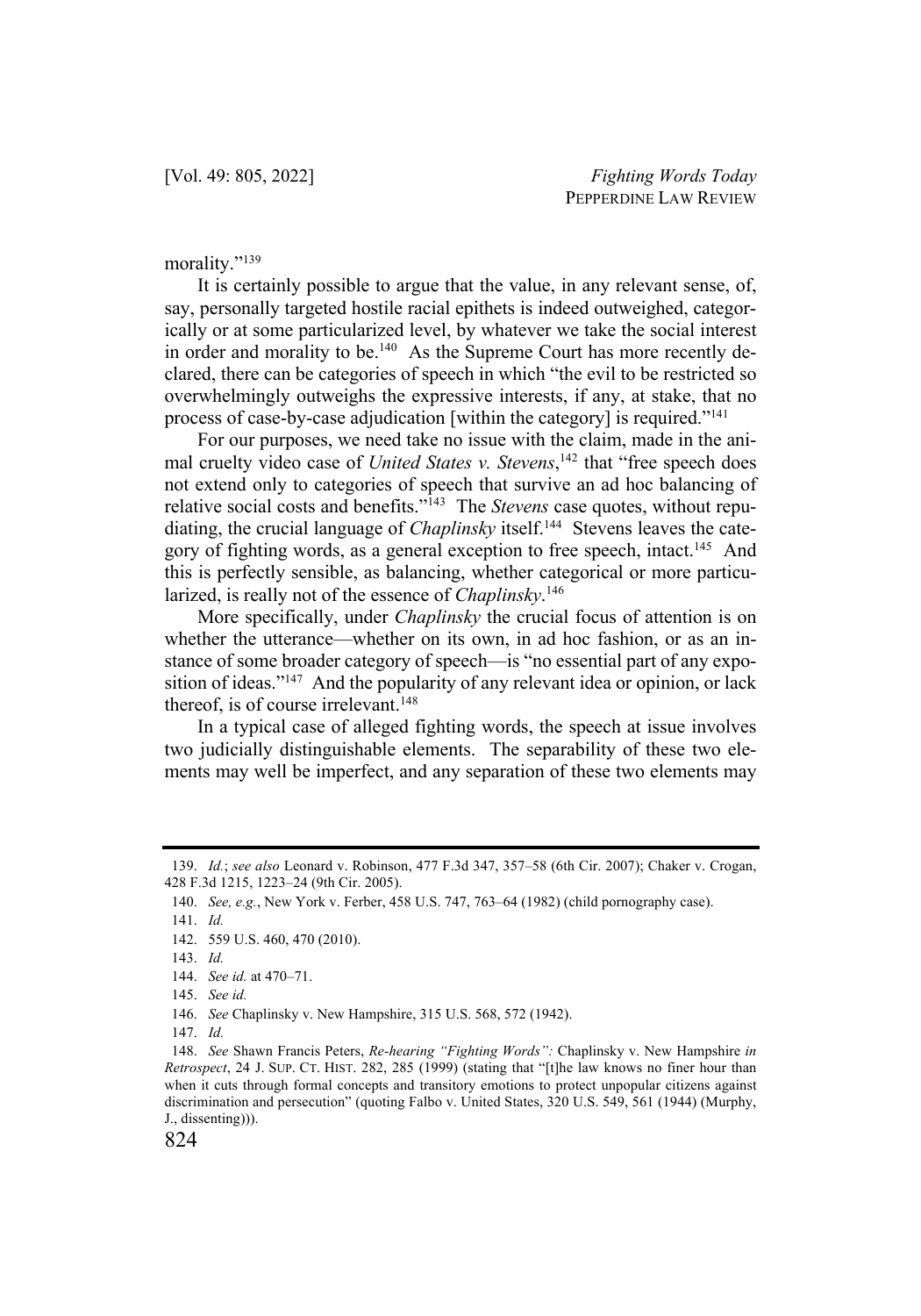be more or less readily performed in any particular case.<sup>149</sup> But the courts actually perform this act of forensic separation in practice without, ordinarily, undue difficulty. Thus, one arguable instance of fighting words was judicially found to express frustration at "not being able to obtain services to which [the defendant] thought she was entitled."<sup>150</sup> That would, thus, be the idea or opinion at issue. And in another such arguable instance, the relevant idea or opinion was found to be that particular city officials "were incompetent and were taking too long in processing plaintiffs' application for a building permit."151

Thus, where there is some minimally intelligible message to be found, courts can typically ascertain, with reasonable fidelity, the intended message, opinion, or idea. The Supreme Court has, accordingly, recently validated the distinction between the message underlying the alleged fighting words, or the content of that message, and the "particularly intolerable (and socially unnecessary) *mode* of expressing *whatever* idea the speaker wishes to convey."152

We need not go so far as to claim that the objectionable mode of speech the fighting words themselves—are, unlike the underlying message, essentially "nonspeech."153 The question is really one of any incremental value, in any relevant free speech terms, of choosing the mode of fighting words to express the underlying, more or less distinct, message or idea. That is, what, if anything, do the fighting words and their abusiveness themselves add—or subtract—from the overall free speech value of the speaker's underlying message?<sup>154</sup> And then, in many cases, we must consider the costs of the particular fighting words themselves, in terms of the free speech values associated with any relevant speech by the target of the fighting words.<sup>155</sup> The targets of fighting words may well have their own free speech interests. After all, any

<sup>149.</sup> *See* Eric John Neis, *The Fiery Cross:* Virginia v. Black, *History, and the First Amendment*, 50 S.D. L. REV. 182, 195–96, 216 (2005).

<sup>150.</sup> State v. Baccala, 163 A.3d 1, 14 (Conn. 2017).

<sup>151.</sup> Klen v. City of Loveland, 661 F.3d 498, 509 (10th Cir. 2011).

<sup>152.</sup> Iancu v. Brunetti, 139 S. Ct. 2294, 2314 (2019) (quoting R.A.V. v. City of St. Paul, 505 U.S. 377, 393 (1992)); *see also* Wisconsin v. Mitchell, 508 U.S. 476, 487 (1993) (commenting on *R.A.V.*); Swiecicki v. Delgado, 463 F.3d 489, 499 (6th Cir. 2006) (per *R.A.V.*, the underlying message may well be protectable "even though a particular 'mode of speech' (such as fighting words) may not be").

<sup>153.</sup> R.A.V. v. City of St. Paul, 505 U.S. 377, 385 (1992) (apparently reflecting on the "expressive" character of many fighting words).

<sup>154</sup> *See* Mannheimer, *supra* note 135, at 1558–59 (stating that "there is still no general First Amendment *protection* for fighting words" because "the mode of expression is entirely severable from the ideas expressed").

<sup>155.</sup> *See id.* (noting that, where the "value" of the speech is "slight," the speech is more likely to be regulable).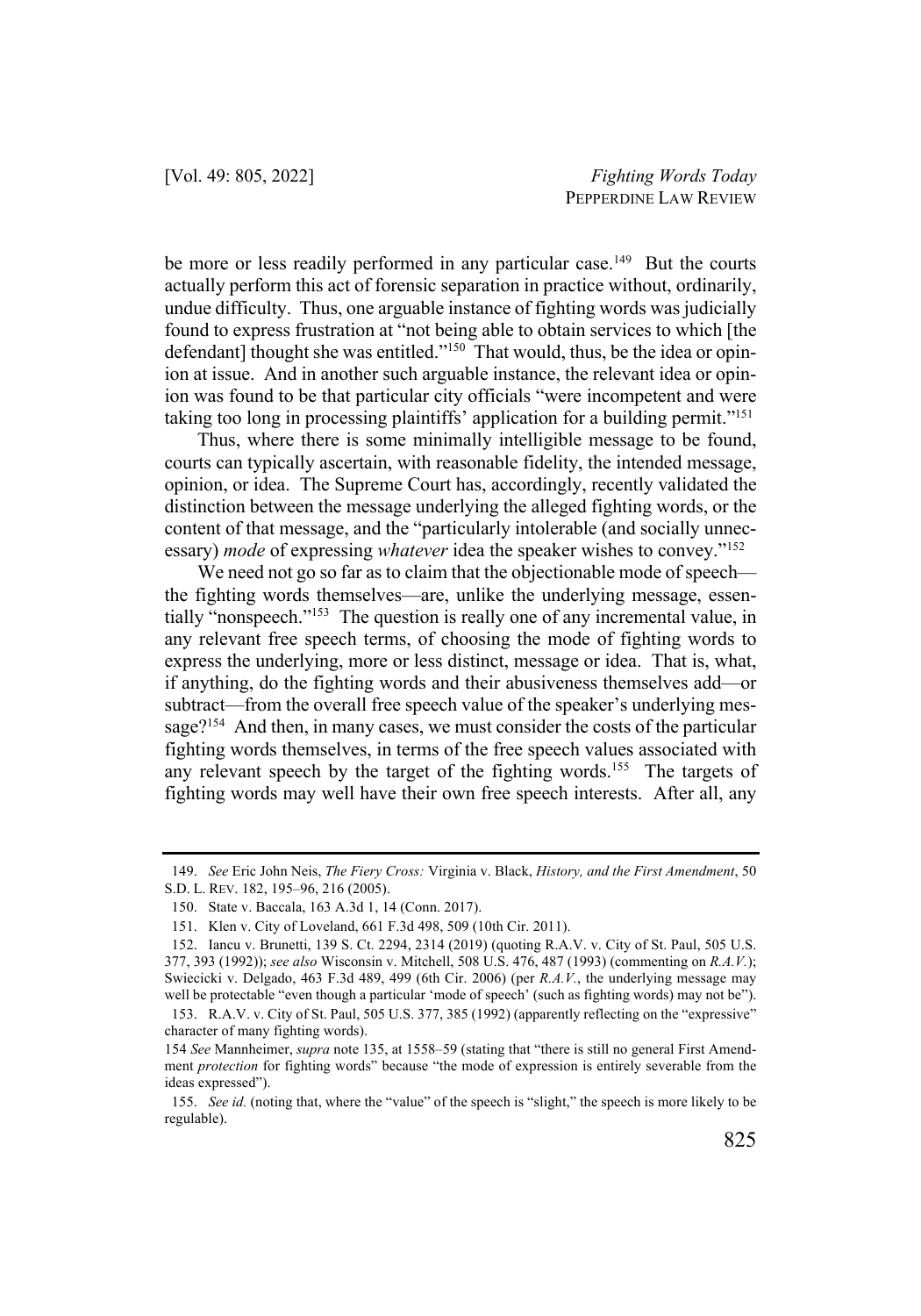incremental value of the abusiveness of fighting words to the speaker may undermine or impair the free speech values of, and the speech-related opportunities realistically available to, the target of such speech.<sup>156</sup>

Let us thus assume that in a typical fighting words context the speaker, and perhaps the target of the speech in question, can make some sort of claim to advancing the basic purposes underlying free speech in the first place.<sup>157</sup> We may assume the basic purposes, or reasons, for constitutionally protecting speech to be plural. Most typically, freedom of speech is thought to optimally promote the pursuit of truth; the goal of autonomy, self-realization, or personal flourishing; and a genuinely meaningful representative democratic process.158 These considerations should therefore be jurisprudentially important.159

This is not to suggest that judges in any given fighting words case should directly determine whether the distinctive fighting words in the case, above and beyond any discernible underlying message, promote, fail to promote, or undermine, from the perspective of the speaker or the target, any or all of these three basic free speech values.<sup>160</sup> But the nature, scope, and limits of the basic reasons for protecting speech should, plainly, ultimately guide the scope of what we determine to be unprotected fighting words.<sup>161</sup>

At least one basic reason for protecting speech was discussed in the antimilitary-draft-jacket case of *Cohen v. California*. 162 *Cohen* focuses on the realm of "public discussion."163 The hope is that freedom of discussion "will ultimately produce a more capable citizenry and more perfectly polity,"164 on the assumption that "no other approach would comport with the premise of individual dignity and choice upon which our political system rests."165 And

<sup>156.</sup> *See* EMERSON, *supra* note 42, at 6.

<sup>157.</sup> *See, e.g.*, State v. Baccala, 163 A.3d 1, 28 (Conn. 2017).

<sup>158.</sup> *See, e.g.*, EMERSON,*supra* note 42, at 6–7; FREDERICK SCHAUER, FREE SPEECH: A PHILOSOPH-ICAL ENQUIRY (1982); *Free Speech Justifications*, *supra* note 45, 130–47.

<sup>159.</sup> *See supra* notes 46–49 and accompanying text.

<sup>160.</sup> Friedlieb, *supra* note 96, at 411–13 (discussing whether it is legislatively possible to create a comprehensive "list of fighting words" based on the principles underlying the doctrine).

<sup>161.</sup> *See id.*

<sup>162.</sup> 403 U.S. 15 (1971).

<sup>163.</sup> *Id.* at 24.

<sup>164.</sup> *Id.*

<sup>165.</sup> *Id.* (citing the classic opinion of Justice Brandeis in *Whitney v. California*, 274 U.S. 357, 375– 77 (1927) (Brandeis, J., concurring), *overruled on other grounds by* Brandenburg v. Ohio, 395 U.S. 444, 447 (1969) (per curiam)).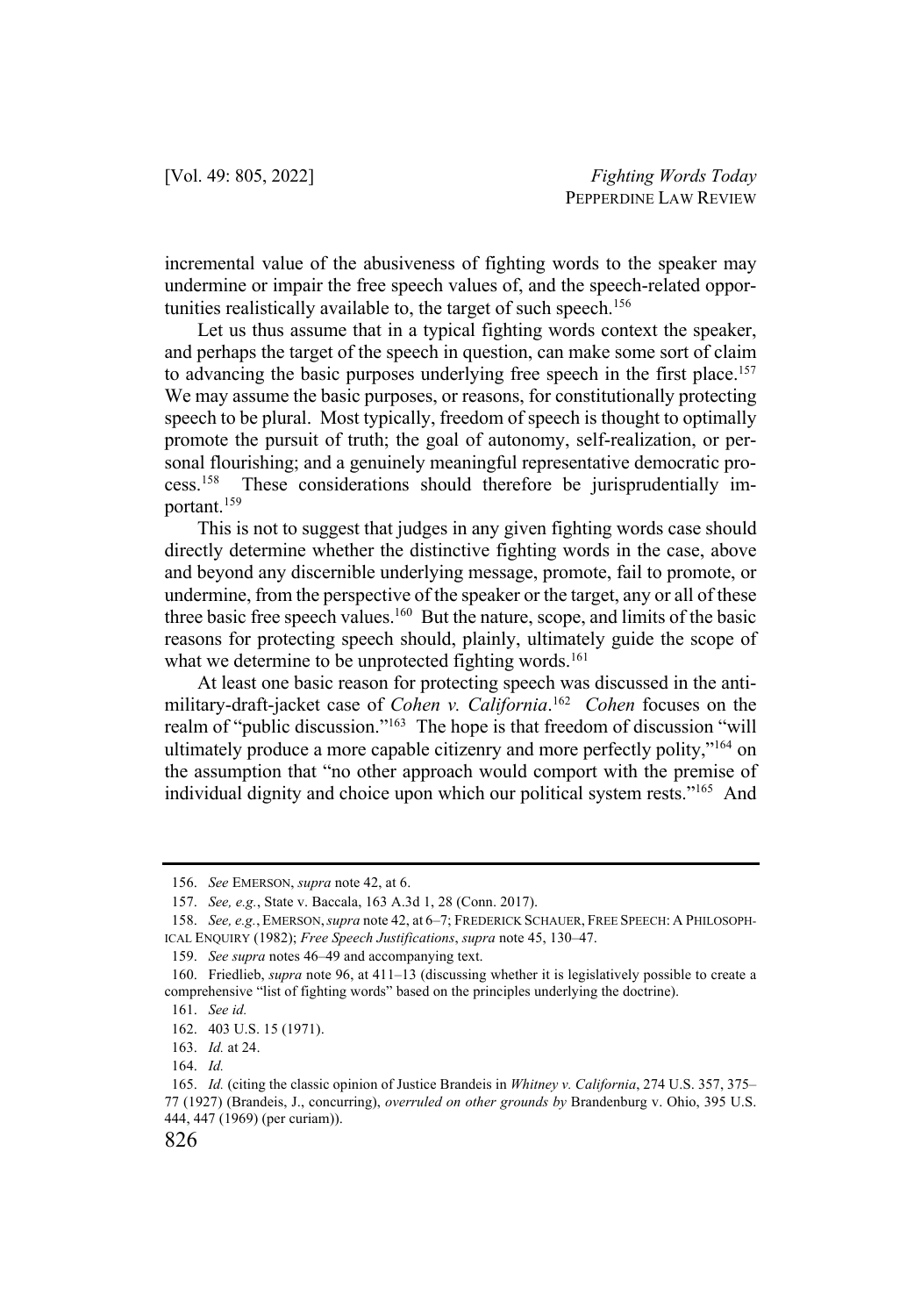what *Cohen* seems to focus on, as potential concerns, are "tumult,"<sup>166</sup> "discord,"<sup>167</sup> "verbal cacophony,"<sup>168</sup> annoyance,<sup>169</sup> distastefulness,<sup>170</sup> squeamishness,<sup>171</sup> "vulgarity," "taste and style,"<sup>172</sup> emotivism,<sup>173</sup> and immoderation<sup>174</sup> in discussing "public men and measures"<sup>175</sup> in particular.

*Cohen* nicely illustrates the basic disjunction between recourse to typical fighting words and the crucial reasons for distinctively protecting speech in general.176 The objection to actual fighting words—think of directed hostile racial epithets, for example—is not a concern, as *Cohen* would have it, for tumult, verbal discord, verbal cacophony, mere annoyance, mere distastefulness, squeamishness in the face of profanity, vulgarity, distastefulness of style, emotivism, or lack of moderation.<sup>177</sup> To try to reduce the concern for abusive racial epithets, $178$  for example, to categories such as policy disagreement, sound versus noise, squeamishness, or distaste is to trivialize the effects, as well as the likely underlying intentions, of such speech.

More directly, typical fighting words incidents do not qualify as some sort of minimally reciprocal, mutualist, dialogic, interactive "public discussion."179 How fighting words in particular, above and beyond their underlying non-abusive, if forceful or strongly emotional, message would generally contribute to the goal of "a more capable citizenry and more perfect polity"<sup>180</sup> is utterly mysterious at best. And to suggest that fighting words in general contribute, overall, to the individual dignity of the speaker, let alone of the target, $181$  would be absurd.

- 169. *Id.*
- 170. *Id.*
- 171. *Id.*
- 172. *Id.*
- 173. *Id.* at 26.
- 174. *Id.*
- 175. *Id.*

178. *See supra* note 47 and accompanying text.

179. *Cohen*, 403 U.S. at 24.

<sup>166.</sup> *Id.* 

<sup>167.</sup> *Id.*

<sup>168.</sup> *Id.* at 25.

<sup>176.</sup> *See id.* at 25 ("We cannot lose sight of the fact that, in what otherwise might seem a trifling and annoying instance of individual distasteful abuse of a privilege, . . . fundamental societal values are truly implicated.").

<sup>177.</sup> *See id.*

<sup>180.</sup> *Id.*

<sup>181.</sup> *See id.*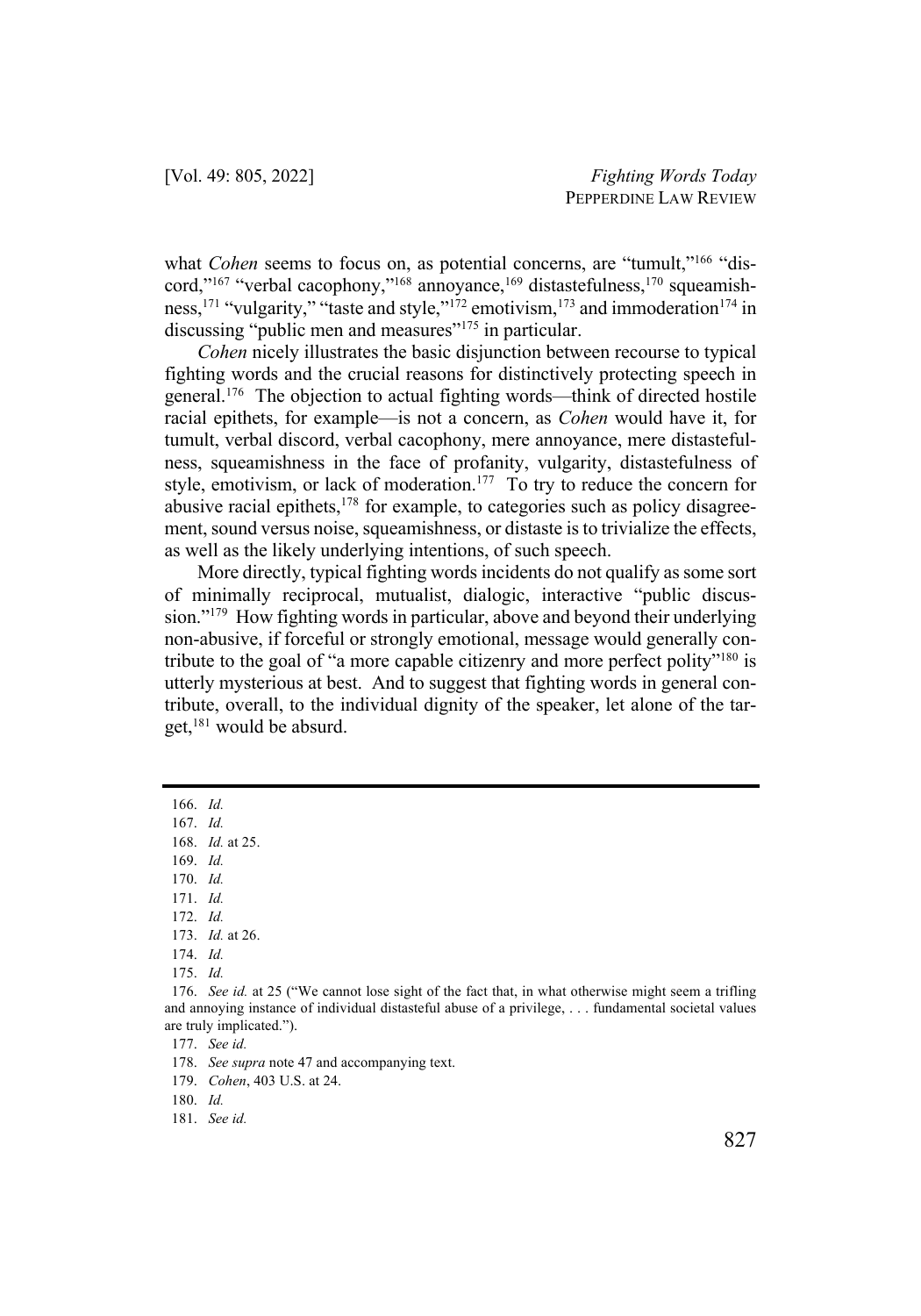None of this is to deny that the overall, perhaps partly illocutionary, meaning of typical fighting words may well be different from an equally emotionally fervent but non-abusive expression of a message. But as the case law recognizes, including in the context of *Chaplinsky*'s fighting words,<sup>182</sup> protecting even the strongly emotional expression of the underlying idea, but not the personally abusive expression thereof, need hardly involve anything remotely like any invidious censorship.<sup>183</sup>

In typical cases, incentivizing the avoidance of fighting words may well advance, rather than impair, any relevant search for truth; the value of democratic political functioning; or the goal of self-realization, the presumed basic purposes of free speech in the first place.184 It is perhaps technically possible to claim that, say, racially, sexually, or otherwise basic identity-focused epithets might somehow promote the self-realization and flourishing of the speaker.<sup>185</sup> But even if such a claim could ever be at all plausible, the courts would then be logically bound to consider whether, much more plausibly, the target's being subjected to central identity-based vilification tends to impair the target's own self-realization and flourishing.<sup>186</sup>

This approach to the regulation of fighting words, thus, does not fall afoul of the court's general rejection or disfavoring of content-based restrictions on speech.<sup>187</sup> Some, but not all, fighting words restrictions could well pass a strict scrutiny constitutional test.<sup>188</sup> But on our approach, restrictions on fighting words need not pass any such test because the restriction should be essentially

<sup>182.</sup> *See* FCC v. Pacifica Found., 438 U.S. 726, 746 (1978) (plurality opinion) (citing Chaplinsky v. New Hampshire, 315 U.S. 568, 572 (1942)).

<sup>183.</sup> *See id.* at 743 n.18 ("A requirement that indecent language be avoided will have its primary effect on the form, rather than the content, of serious communication. There are few, if any, thoughts that cannot be expressed by the use of less offensive language.").

<sup>184.</sup> *See supra* note 158 and accompanying text.

<sup>185.</sup> *See* Motala, *supra* note 47, at 116–17 (providing an example of an interaction that led to the utterance of a race-based epithet).

<sup>186.</sup> *See id.* (describing the emotional effects of a race-based verbal attack on the speech's target); sources cited *supra* note 47.

<sup>187.</sup> *See, e.g.*, Reed v. Town of Gilbert, 576 U.S. 155, 171 (2015) (internal citation omitted) ("[C]ontent-based restrictions on speech . . . can stand only if they survive strict scrutiny, 'which requires the Government to prove that the restriction furthers a compelling interest and is narrowly tailored to achieve that interest.'").

<sup>188.</sup> *See id.* at 160–61, 171–72 (holding that a statute which prohibited the display of "Ideological" and "Political Sign[s]" could not survive strict scrutiny because it was not sufficiently "narrowly tailored" to promote the government interest of "preserving the Town's aesthetic appeal and [maintaining] traffic safety").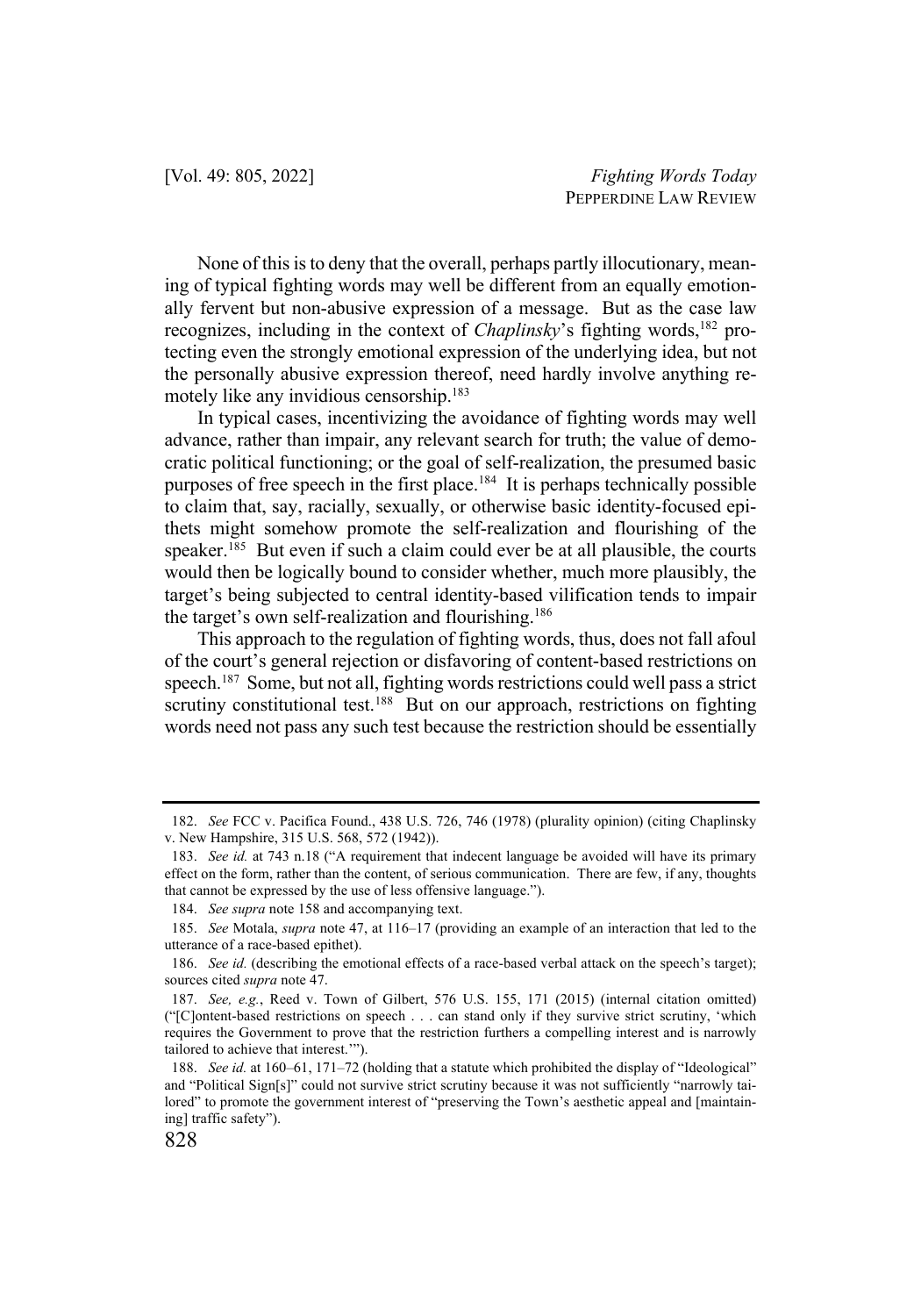message-insensitive.189 The aim is, again, not to suppress any political or other cognizable idea.190 Essentially, sensible regulations of fighting words allow the speaker to convey any cognizable message or idea, however emotionally, but to do so without severe personal abuse, which typically undermines the free speech values associated with the target's own speech (if not also, ironically, those of the speaker). 191

## V. THE REAL WORLD OF FIGHTING WORDS AND THE ANTI-REALISM OF THE DOCTRINE TODAY

It is hardly surprising, or objectionable, that the fighting words doctrine results in some close, readily contestable, and even dubious case outcomes.<sup>192</sup> What is surprising, unnecessary, and objectionable is instead what we might call the peculiar anti-realism of much of the fighting words doctrine, as developed and often applied in the cases. This anti-realism is manifested in the sheer disconnect between the acknowledged purposes and costs of free speech on the one hand and what the relevant case law actually deems to be constitutionally significant.

Consider, to begin with, the fighting words case of *State v. Baccala*. 193 In this case, the disorderly conduct defendant-speaker was "a forty year old woman who used a cane due to a medical condition that caused severe swelling in her lower extremities."194 The target of the defendant's verbal wrath was an assistant manager on duty at a Connecticut supermarket.<sup>195</sup> The defendant initially spoke over the telephone, rather than in person, to the

<sup>189.</sup> *See supra* Part IV.

<sup>190.</sup> *See, e.g.*, *Free Speech Justifications*, *supra* note 45, at 130–47.

<sup>191.</sup> *See* sources cited *supra* note 47.

<sup>192.</sup> For an example of one fighting words case opinion seeking to distinguish another on questionable grounds, see *State v. Matthews*, 111 A.3d 390, 404–05 (R.I. 2015) (distinguishing State v. McKenna, 415 A.2d 729 (R.I. 1980)). The court's reasoning appears strained. *Compare* State v. Matthews, 111 A.3d 390, 404 (R.I. 2015) (holding that defendant's insulting and threatening speech towards police officers constituted fighting words because the speech was directed at the officers rather than a group of individuals and the defendant was in close proximity), *with* State v. McKenna, 415 A.2d 729, 731 (R.I. 1980) (holding defendant's abusive language did not constitute fighting words because the defendant addressed her remarks to a group of five men, spoke to them as a group, and was standing some fifteen feet away when she delivered her insults").

<sup>193.</sup> 163 A.3d 1 (Conn. 2017). For commentary, see *State v. Liebenguth*, 250 A.3d 1, 21–22 (Conn. 2020).

<sup>194.</sup> *Baccala*, 163 A.3d at 4.

<sup>195.</sup> *Id.*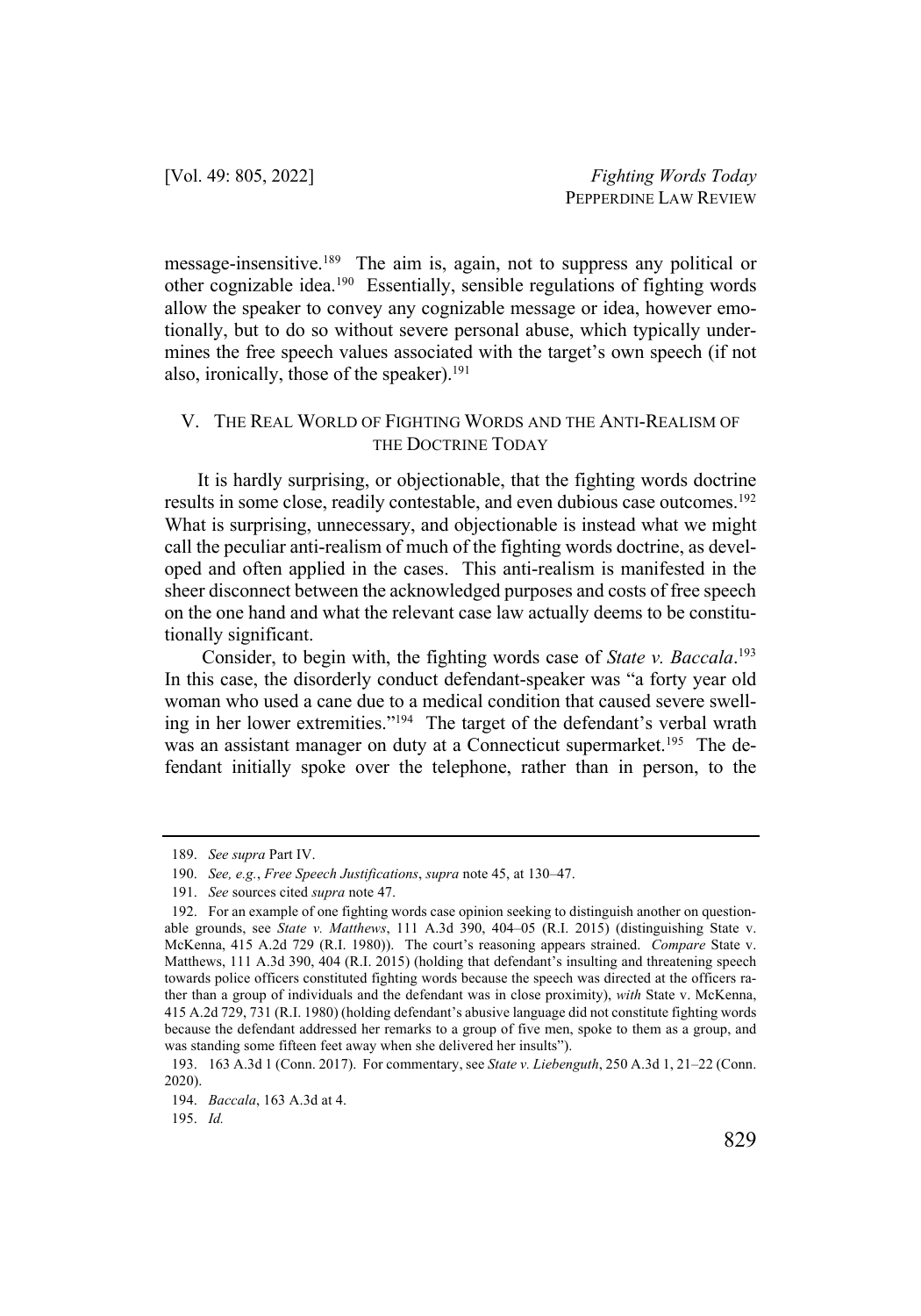assistant store manager.196

The defendant wanted, in essence, to process a Western Union money transfer at the store's customer service desk.<sup>197</sup> On being informed by the assistant manager, via phone, that the office computer could not be accessed at the hour in question, the defendant "became belligerent."198 This belligerence involved calling the assistant manager "[p]retty much every swear word you can think of."199 Shortly thereafter, the defendant arrived in person at the closed customer service desk and began filling out a money transfer form.200 She then denied to the assistant manager that she had called earlier and directed a series of profane and personally and categorically abusive insults and epithets at the assistant manager, "while gesticulating with her cane."201 The assistant manager "remained professional,"202 wishing the defendant-speaker a "good night," at which point the defendant left the store.<sup>203</sup>

On this basis, the Court in *Baccala* declared that "a contextual examination of the circumstances surrounding the defendant's remarks inexorably leads to the conclusion that they were not likely to provoke a violent response and, therefore, were not criminal in nature or form."204

Whether a court chooses to take into consideration "the addressee's age, gender, and race,"<sup>205</sup> or instead focuses on some "average store manager"<sup>206</sup> in the addressee's position, the answer to the court's supposedly central inquiry seems reasonably clear. The likelihood of an on-duty assistant store manager physically striking the verbal abuser in question was doubtlessly

<sup>196.</sup> *Id.* The traditional sentiment has been that fighting words cannot possibly take the form of words spoken remotely over the telephone, or presumably, via social media, where the physical distance between the parties essentially imposes a "cooling-off" period before any physical altercation can take place. *See, e.g.*, State v. Dugan, 303 P.3d 755, 766 (Mont. 2013). Whatever the merits of this approach with respect to the reactive violence prong of the fighting words doctrine, it seems especially doubtful in the context of social media and the "inflict injury" prong in particular. *See* Ashley Barton, Note, *Oh Snap!: Whether Snapchat Images Qualify as Fighting Words Under* Chaplinsky v. New Hampshire *and How To Address Americans' Evolving Means of Communication*, 52 WAKE FOR-EST L. REV. 1287, 1302–06 (2017).

<sup>197.</sup> *Baccala*, 163 A.3d at 4.

<sup>198.</sup> *Id.*

<sup>199.</sup> *Id.*

<sup>200.</sup> *See id.*

<sup>201.</sup> *Id.*

<sup>202.</sup> *Id.* at 4–5.

<sup>203.</sup> *Id.* at 5.

<sup>204.</sup> *Id.* at 7.

<sup>205.</sup> *Id.* at 8.

<sup>206.</sup> *Id.* at 13.

<sup>830</sup>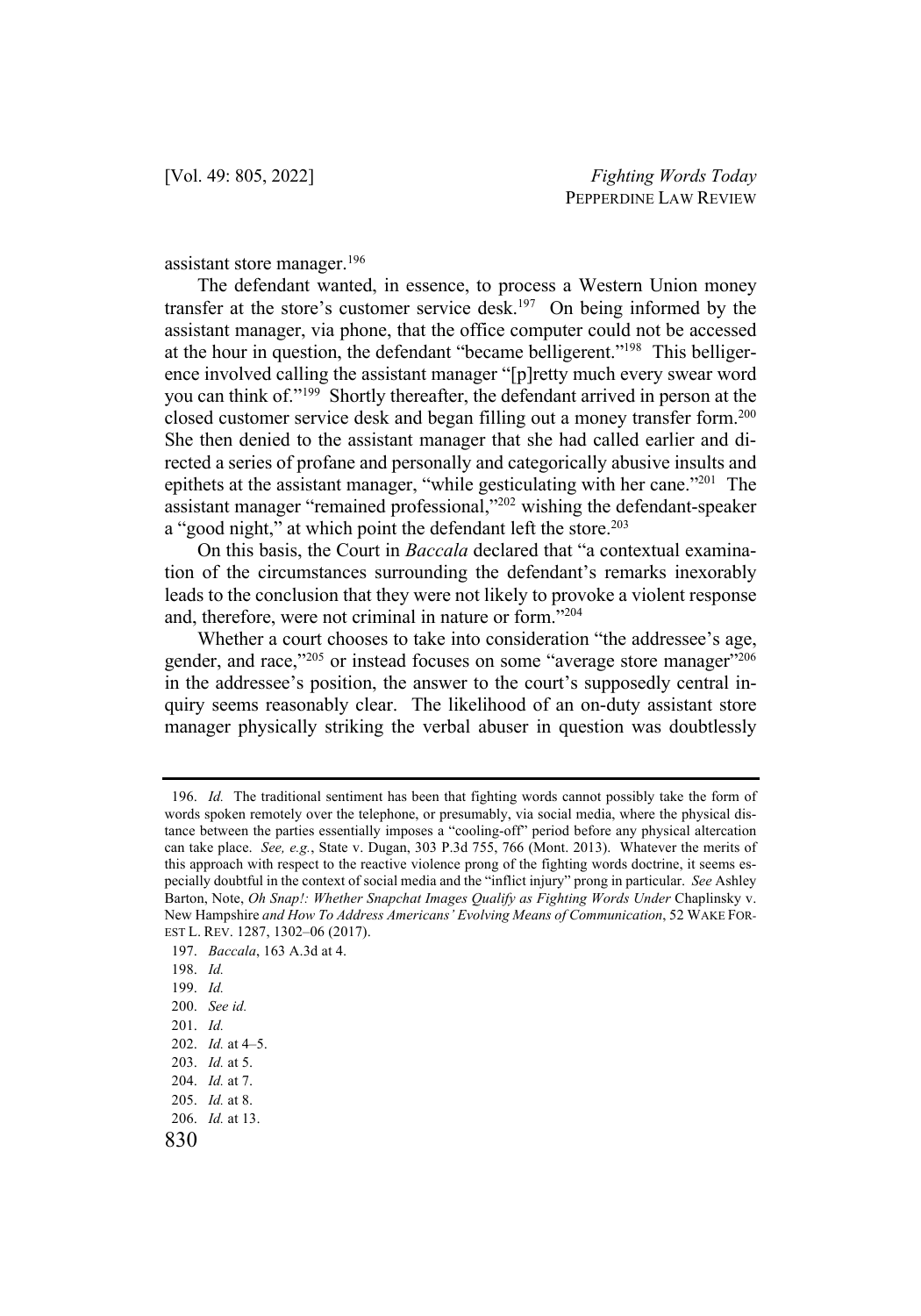low.<sup>207</sup> What is less clear is the decisiveness, or even the relevance, of any such inquiry.<sup>208</sup>

The Court in *Baccala* acknowledged that the defendant's language was "extremely offensive and meant to personally demean"<sup>209</sup> their target and was reprehensible, cruel, and "calculated to cause psychic harm."210 But the target's position as the responsible store manager, including her duty to model deescalating and hostility-diffusive behavior; her authorized control over the premises; and her advance knowledge of the defendant-speaker's state of mind all suggested a reduced likelihood of imminent violent retaliation.<sup>211</sup>

One might well wonder whether these sorts of considerations and judgments really carry no controversial normative element.<sup>212</sup> But any such quibble would be beside the point. Even without these above considerations, we can reasonably assume that no reactive violence was likely to be visited upon the cane-waving defendant in this case, even if the cane-waving and the accompanying language could be construed as a technical assault.<sup>213</sup>

It seems fair to say that even if some technical misdemeanor could have been charged in this case, the gravity of the offense would have been so minimal that as a matter of any reasonable set of discretionary priorities, the case should have been dismissed.<sup>214</sup> The defendant-speaker's conduct was indeed "an obvious expression of frustration at not being able to obtain services to which she thought she was entitled."<sup>215</sup> And we certainly do not know anything of any possible backstory.<sup>216</sup> In light of some possible inclusive backstory, perhaps the defendant's frustration, in and of itself, was entirely understandable.

<sup>207.</sup> *Id.* at 14 ("Given the totality of the circumstances in the present case, ... it would be unlikely for an on duty store manager in Freeman's position . . . to respond with a physical act of violence."). 208. *See id.* (making this inquiry the crux of the Court's fighting words analysis).

<sup>209.</sup> *Id.* at 13.

<sup>210.</sup> *Id.*

<sup>211.</sup> *See id.* at 14.

<sup>212.</sup> *See id.* at 20–21 (Eveleigh, J., concurring in part and dissenting in part) (footnotes omitted) (asserting that a "post hoc analysis of the circumstances of the addressee will not accurately reflect whether an ordinary person would reflexively respond with some degree of violence to a defendant's abusive language").

<sup>213.</sup> For a bare-bones definition, see *Assault*, BLACK'S LAW DICTIONARY (2d ed. 1910).

<sup>214.</sup> *Baccala*, A.3d at 16 (showing that the level of the harm from the incident did not even rise to the level of fighting words, let alone actual assault).

<sup>215.</sup> *Id.* at 14.

<sup>216.</sup> *See id.* at 4 (beginning the discussion of the incident at the time the defendant's verbal attack on the telephone occurred).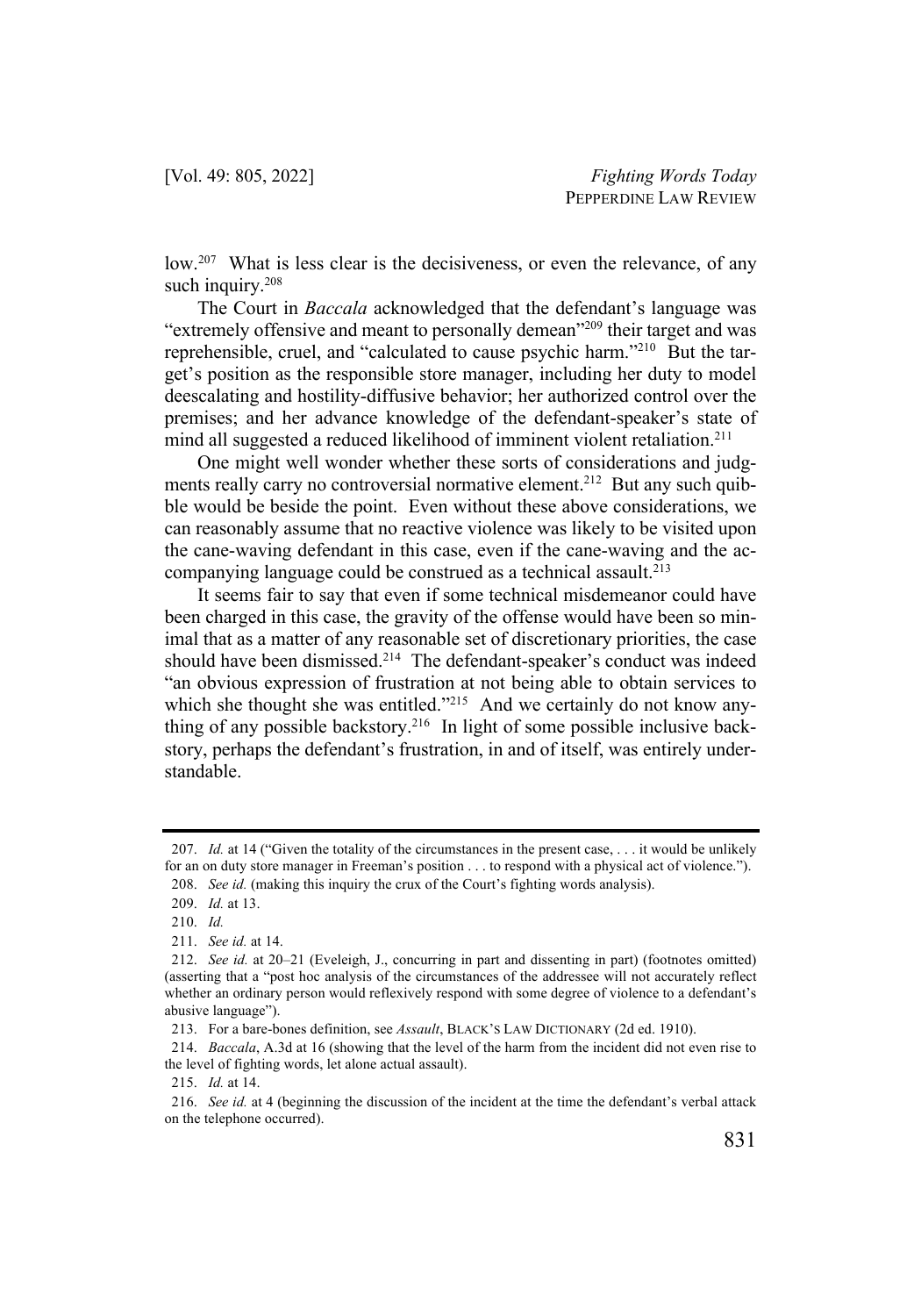In any event, the obvious and extreme unlikelihood of any reactive violence in this case would be known largely from understanding the relevant background conditions. Broad background probabilities and the importance thereof are explored technically in Bayes' Theorem.<sup>217</sup> But such considerations hardly address the further question of freedom of speech, and of the values, costs, and limits thereof.<sup>218</sup> In this case, the underlying message was roughly that this particular speaker should have been able to have her Western Union money transaction processed at this particular supermarket, on the particular day in question, as long as the speaker arrived before the supermarket's 10:00 PM closing time.<sup>219</sup> There was, apparently, no claim of any sort of invidious discrimination, or any other broad or systemically based objection, to the denial or unavailability of this particular service.<sup>220</sup>

The case, thus, involves an essentially private or personal-level, if fervently held, grievance.<sup>221</sup> The courts are not entirely clear on whether such speech is entitled, in one context or another, to either no constitutional protection<sup>222</sup> or else to only some minimal constitutional protection under the category of speech.223 For our purposes, we need not choose between these two approaches. We can instead begin with Judge Richard Posner's declaration that "[t]he purpose of the free-speech clause . . . is to protect the market in ideas, . . . broadly understood as the public expression of ideas, narratives, concepts, imagery, opinions—scientific, political, or aesthetic—to an audience whom the speaker seeks to inform, edify, or entertain."<sup>224</sup>

<sup>217.</sup> *See* James Joyce, *Bayes' Theorem*, STAN. ENCYCOPEDIA OF PSYCH., https://plato.stanford.edu/entries/bayes-theorem/ (Sept. 30, 2003). That is, an approach to probability that relies heavily on the broad antecedent background likelihood or unlikelihood of a particular event. *Id.* If an outcome is extremely rare in general across many relevant trials, that fact may dominate judgments as to the likelihood of that outcome occurring in some particular single case. *Id.*

<sup>218.</sup> *See Baccala*, A.3d at 26 (Eveleigh, J., concurring).

<sup>219.</sup> *See id.* at 4.

<sup>220.</sup> *See id.*

<sup>221.</sup> *See id.*

<sup>222.</sup> In the public employee discipline cases, see, e.g., *Harris v. Quinn*, 573 U.S. 616, 653 (2014) (stating that "employee speech is unprotected if it is not a matter of public concern (or pursuant to an employee's job duties), but speech on matters of public concern may be restricted only if 'the interest of the state' . . . outweighs 'the interests of the [employee]'"); *Engquist v. Oregon Department of Agriculture*, 553 U.S. 591, 600 (2008); and *Garcetti v. Ceballos*, 547 U.S. 410, 417–18 (2006).

<sup>223.</sup> *See, e.g.*, Phila. Newspapers, Inc. v. Hepps, 475 U.S. 767, 774 (1986) (libel case); Dun & Bradstreet, Inc. v. Greenmoss Builders, Inc., 472 U.S. 749, 761 (1985) (plurality opinion) ("In light of the reduced constitutional value of speech involving no matters of public concern, we hold that the state interest adequately supports awards of presumed and punitive damages [in defamation cases] even absent a showing of 'actual malice.'"); Connick v. Myers, 461 U.S. 138, 147 (1983).

<sup>832</sup> 224. Swank v. Smart, 898 F.2d 1247, 1250–51 (7th Cir. 1990); *see also* Trejo v. Shoben, 319 F.3d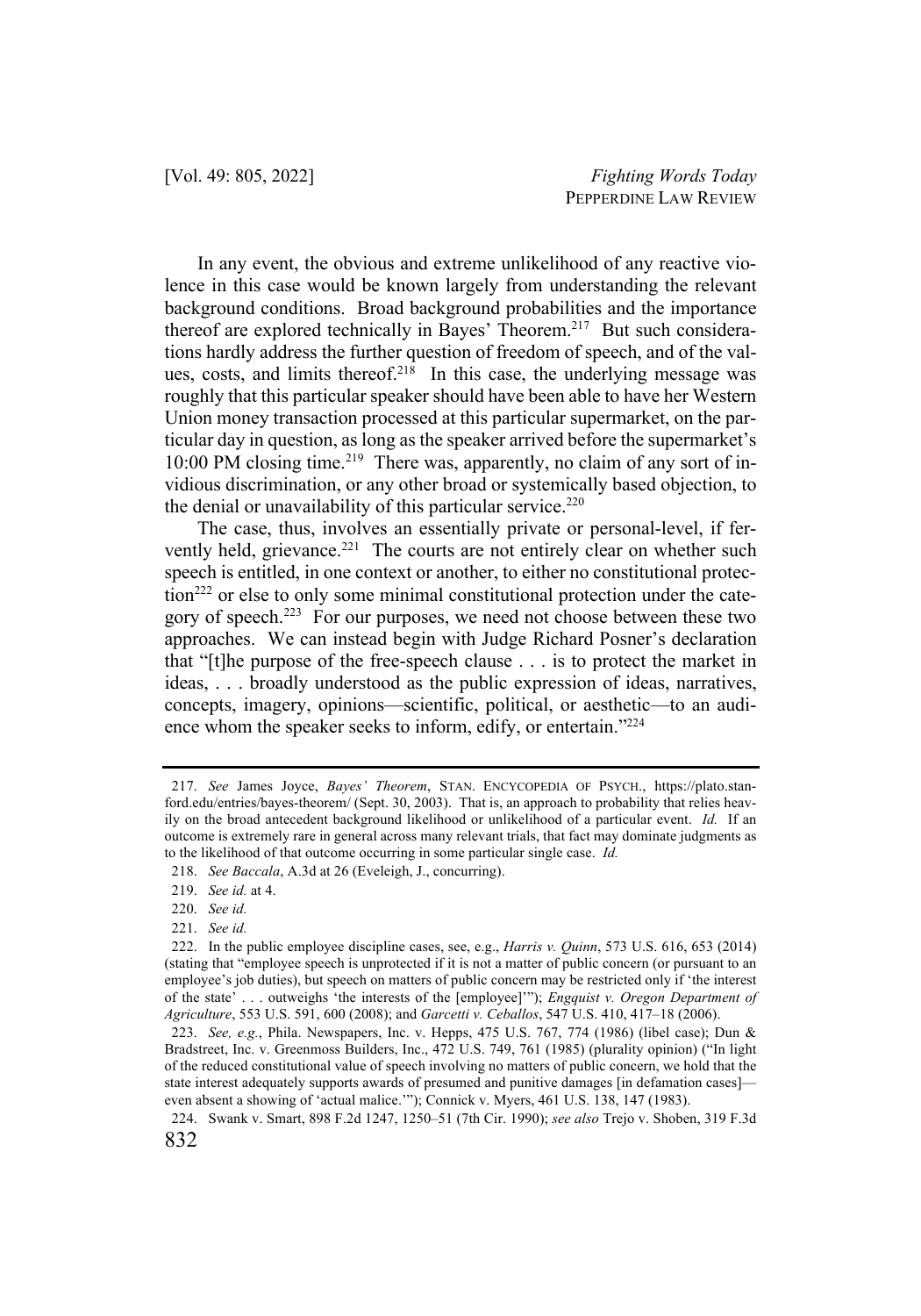And then, with respect to the specific underlying free speech value of autonomous self-realization, consider the assessment of Professor Thomas Emerson: "[F]reedom of expression is essential as a means of assuring individual self-fulfillment. The proper end of man is the realization of his character and potentialities as a human being. For the achievement of this self-realization the mind must be free."225

The law, certainly, has no objection to the idea that a Western Union transfer transaction should, under specified circumstances or in general, be processed.<sup>226</sup> The constitutional status of this idea, in itself, is again unclear.<sup>227</sup> And it is particularly difficult to see what marginal value—in terms of a search for truth, the promotion of democracy, or the pursuit of self-realization—is added, distinctively, by the deeply offensive language alleged in the *Baccala*  $case.<sup>228</sup>$ 

It is technically possible to describe the gratuitously personally demeaning229 language alleged in *Baccala* as a contribution to some Posnerian collective pursuit of truth, or to democratic self-government, or to autonomous selffulfillment.<sup>230</sup> But the more sensible approach to such expressions is to avoid both idealized and overly restrictive understandings of these values on the one hand<sup>231</sup> and an unduly minimalist understanding of these values that trivializes freedom of speech on the other.<sup>232</sup> Even if we choose to find that deeply abusive alleged fighting words distinctively promote, valuably, the flourishing of the speaker, we must ask as well whether the speech-related flourishing and fulfillment of the target of the speech is thereby not at least equally impaired.233

Focusing on the purposes of freedom of speech and on the genuine, if partly psychological, harms of exceptionally abusive speech of course cannot

<sup>878, 887 (7</sup>th Cir. 2003) (involving arguably harassing speech).

<sup>225.</sup> *See* EMERSON, *supra* note 42, at 6.

<sup>226.</sup> *See* State v. Baccala, 163 A.3d 1, 4 (Conn. 2017); *supra* notes 220–24 and accompanying text.

<sup>227.</sup> *See supra* notes 222–23 and accompanying text.

<sup>228.</sup> *See supra* note 201 and accompanying text.

<sup>229.</sup> *See supra* note 209 and accompanying text.

<sup>230.</sup> *See Baccala*, 163 A.3d at 4–5.

<sup>231.</sup> *See*, at least arguably, MILL, *supra* note 42, at 121 (seeking, ultimately, "the highest and most harmonious development of [personal] powers to a complete and consistent whole").

<sup>232.</sup> *See generally* Eugene Volokh, *How the Justices Voted in Free Speech Cases, 1994–2000*, 48 UCLA L. REV. 1191, 1196–97 (2001) (noting that the views of Supreme Court Justices over the years have ranged drastically, from "free speech maximalists" to free speech minimalists).

<sup>233.</sup> *See generally* Jim Hanson et al., *The Fighting Words Doctrine: A History of Balancing Order and Liberty*, 44 WHITMAN COLL. 119 (2009).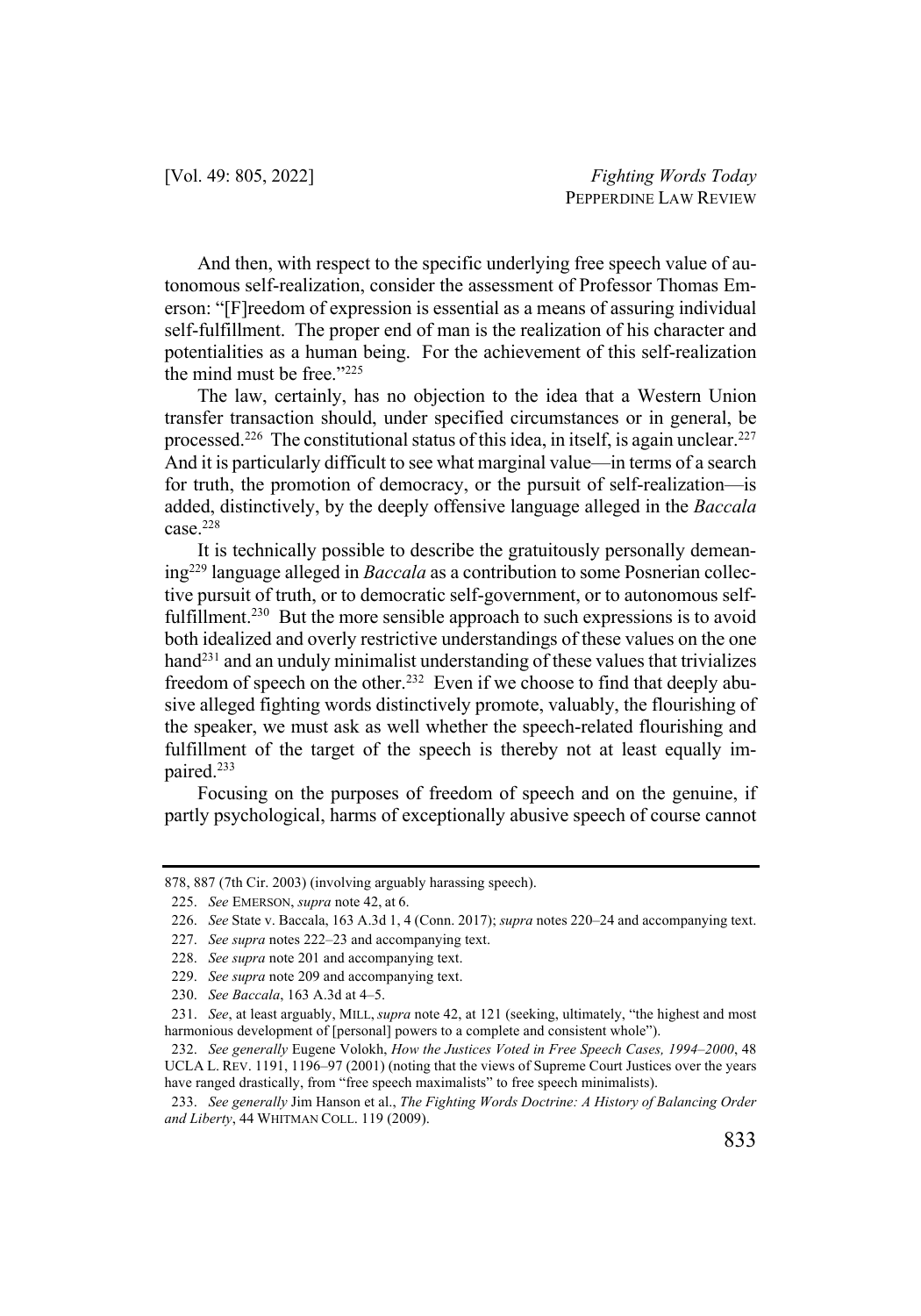guarantee satisfactory outcomes in the fighting words cases.234 But attention to the reasons for protecting speech, and to the nature and gravity of any speech harms involved, can provide useful guidance.<sup>235</sup> Consider, for example, the curious fighting words case of *Anderson v. State*. 236

In this case, the defendant had hoped to have her son released on bond after his DUI arrest, based on her personal check, rather than by providing a cash bond.237 This arrangement proved unsatisfactory to the jail deputies, and the defendant then remarked on the unlikelihood of the jail deputies retaining their employment after the next election.<sup>238</sup> The defendant was later informed that her son would not be released on a cash bond until the defendant had spoken with the local sheriff.<sup>239</sup>

The defendant located the sheriff at a local car dealership.<sup>240</sup> The verbal interaction between the two parties occurred while the defendant-speaker was seated in her car, leaning across and speaking to the sheriff through her car's open window.241 The sheriff "asked her why she had been at the jail causing trouble."242 The sheriff testified that the defendant told him that, "[T]hey was no good and that I was a no good son of a bitch and that she should get out of the car and kick my ass."243 The sheriff's response was that "if she had to talk that way, she could leave," stating, "[I]f you don't leave, I'm going to call and have you removed."<sup>244</sup> The defendant replied, "Well, go ahead."<sup>245</sup> The sheriff testified that he "just went back to washing [his] car because [he] felt it wasn't even worth the trouble."<sup>246</sup> The defendant sat in her car for several minutes and then said, "Well, I'll see you on down the road,"<sup>247</sup> and then drove

<sup>234.</sup> *See, e.g.*, Greenawalt, *supra* note 47, at 292–93 (noting a variety of different, imperfect means to determine whether certain epithets are "fighting words").

<sup>235.</sup> *See Free Speech Justifications*, *supra* note 45, 130–47.

<sup>236.</sup> 499 S.E.2d 717 (Ga. Ct. App. 1998), *abrogated on other grounds by* Golden Peanut Co. v. Bass, 547 S.E.2d 637 (Ga. Ct. App. 2001).

<sup>237.</sup> *See id.* at 718–19.

<sup>238.</sup> *See id.* at 718.

<sup>239.</sup> *See id.* at 719.

<sup>240.</sup> *Id.*

<sup>241.</sup> *Id.*

<sup>242.</sup> *Id.*

<sup>243.</sup> *Id.*

<sup>244.</sup> *Id.*

<sup>245.</sup> *Id.*

<sup>246.</sup> *Id.*

<sup>247.</sup> *Id.*

<sup>834</sup>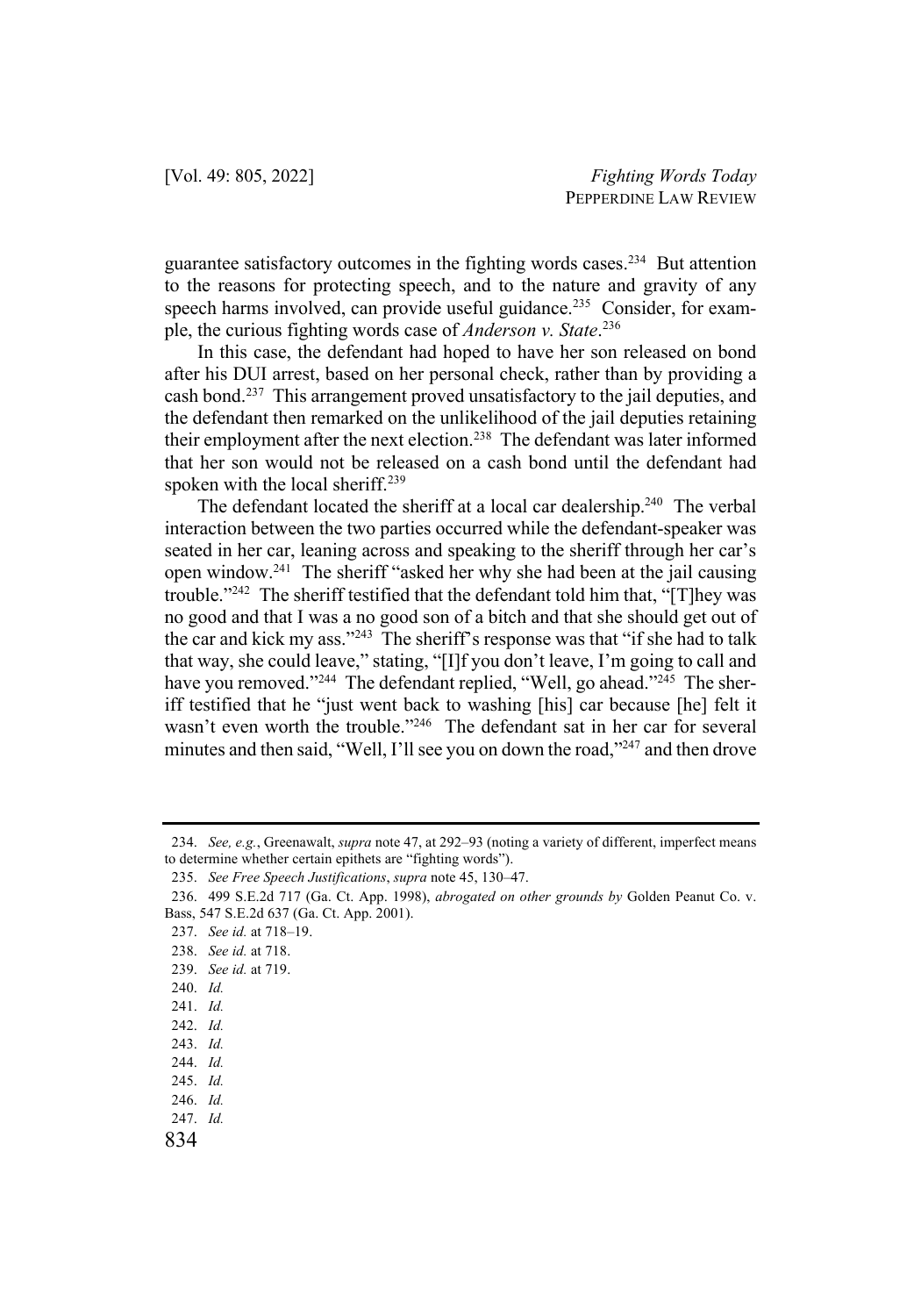#### off.248

At trial, the sheriff testified that, "I really didn't pay her that much attention," $249$  but that "he was offended and disappointed" $250$  by the defendant's language and that he took seriously her verbal threat.<sup>251</sup> On this basis, the defendant was convicted of disorderly conduct in the form of fighting words, and the conviction was, remarkably, upheld on appeal.<sup>252</sup> The appellate court did "not find that the words used by [the defendant] constituted protected speech."<sup>253</sup> That the sheriff might be used to hearing similar language was not decisive.254 The appellate court in *Anderson* held specifically that "the words [the defendant] used were likely to provoke violence in the mind of the sheriff. This was sufficient."255

*Anderson* is, clearly, extreme in upholding a fighting words conviction under exceptionally dubious facts.<sup>256</sup> The likelihood of any immediate reactive violence by a sheriff against the person of the defendant seems doubtful in the extreme, and in any case entirely within the discretion and control of the sheriff himself. And the nature and gravity of any "inflict injury" prong would seem to be more a matter of the sheriff's subjective sense of proper deference and decorum than of any genuine identity-based harm.<sup>257</sup>

The more defensible aspect of the *Anderson* case, though, focuses on the reason for protecting, or not protecting, instances of speech in the first place. In *Anderson*, the most relevant language by the defendant was to the effect that the sheriff-addressee was "a no good son of a bitch,"258 and that the defendant herself should exit her car and "kick [the sheriff's] ass."259 We can, if we wish, classify this speech in particular as a citizen critique of the job

255. *Anderson*, 499 S.E.2d at 720 (citing Georgia authority).

256. *See id.* at 719.

257. *See id.*

258. *Id.*

259. *Id.*

<sup>248.</sup> *See id.*

<sup>249.</sup> *Id.*

<sup>250.</sup> *Id.*

<sup>251.</sup> *See id.* The defendant testified that the sheriff had himself resorted to several profanities in addressing the defendant during their encounter. *See id.*

<sup>252.</sup> *See id*. at 720.

<sup>253.</sup> *Id.*

<sup>254.</sup> *Id.* (citing Bolden v. State, 251 S.E.2d 165, 166 (Ga. Ct. App. 1978)) (stating that the sheriff's being used to hearing this type of language would not be a defense). *But cf.* Knowles v. State, 797 S.E.2d 197, 201–02 (Ga. Ct. App. 2017) (recognizing the cases holding trained police officers to a higher standard in critical fighting words contexts); Trammel v. State, 851 S.E.2d 834, 837 (Ga. Ct. App. 2020) (same).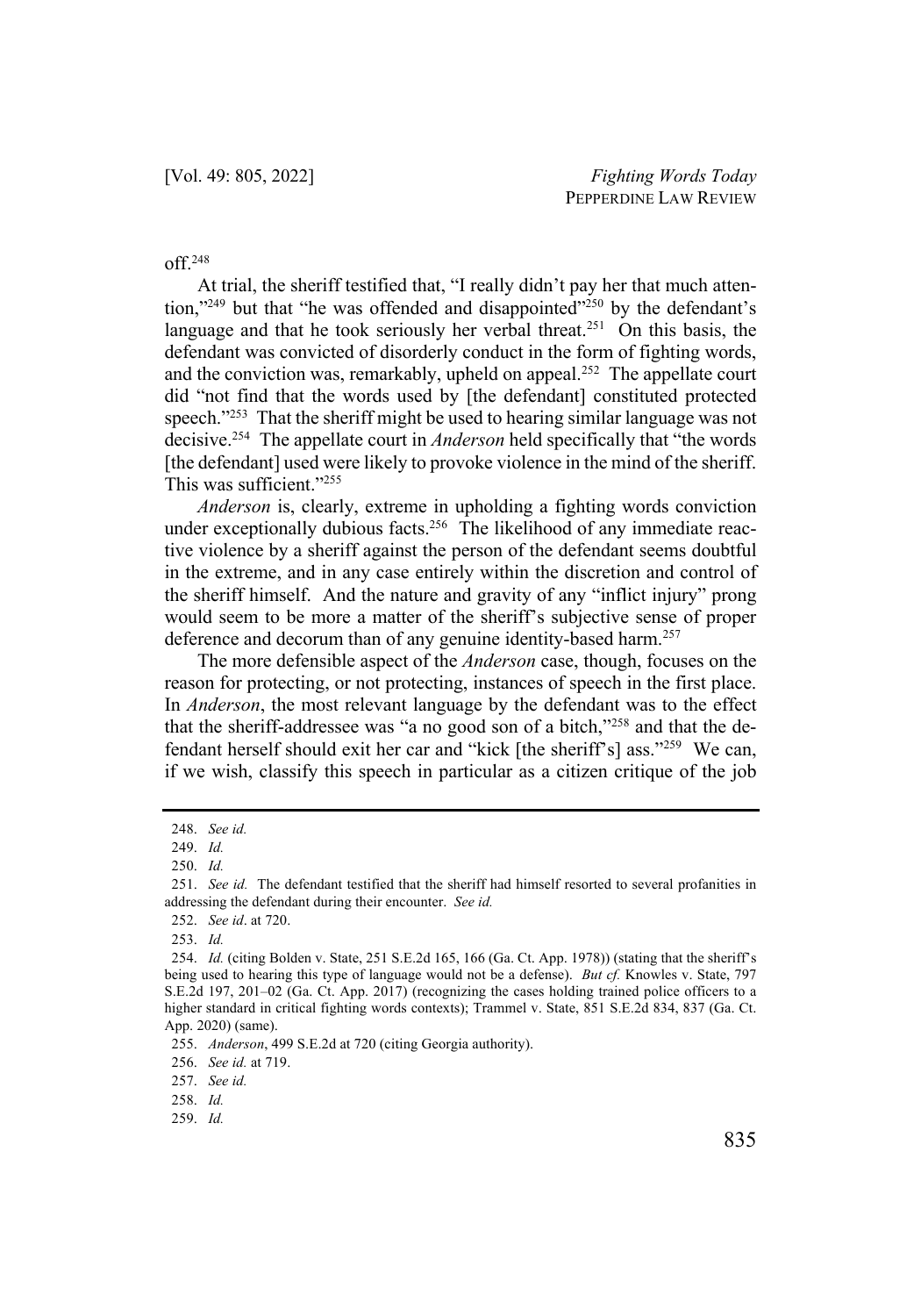performance of a public official.260 On this approach, the defendant's speech falls neatly within even the narrow core of protected speech.<sup>261</sup>

But it is also possible to ask whether the defendant's admittedly quite mild invective adds to, or detracts from, the free speech values of her underlying message as to police mishandling of the particular bond requirements in connection with her son's arrest, including any degree of emotional fervor in expressing that underlying substantive message.<sup>262</sup> The mild verbal abuse itself expressed by the defendant's actual message did not detectably promote the search for truth, democratic self-government, or self-realization<sup>263</sup> above and beyond a non-profane, non-threatening form of her message.<sup>264</sup> And this would be true not only in the *Anderson* case specifically, but in most even loosely similar cases. In the *Anderson* case, what should have barred the conviction was not the value of the speech at issue but the *de minimis* character of any threat of the defendant's speech to the public order.<sup>265</sup>

<sup>260.</sup> *See Free Speech Justifications*, *supra* note 45, 141–42.

<sup>261.</sup> *See* N.Y. Times Co. v. Sullivan, 376 U.S. 254, 270 (1964) ("[D]ebate on public issues should be uninhibited, robust, and wide-open, and . . . may well include vehement, caustic, and sometimes unpleasantly sharp attacks on government and public officials.").

<sup>262.</sup> *See Anderson*, 499 S.E.2d at 718–19.

<sup>263.</sup> *See* sources cited *supra* note 158; *see also* Whitney v. California, 274 U.S. 357, 375 (1927) ("Those who won our independence believed that the final end of the state was to make men free to develop their faculties, and that in its government the deliberative forces should prevail over the arbitrary."), *overruled in part by* Brandenburg v. Ohio, 395 U.S. 444, 449 (1969) (per curiam).

<sup>264.</sup> *See* Wright, *Freedom of Speech as a Cultural Holdover*, *supra* note 85, at 270; *supra* note 92 and accompanying text.

<sup>265.</sup> *See supra* note 252 and accompanying text.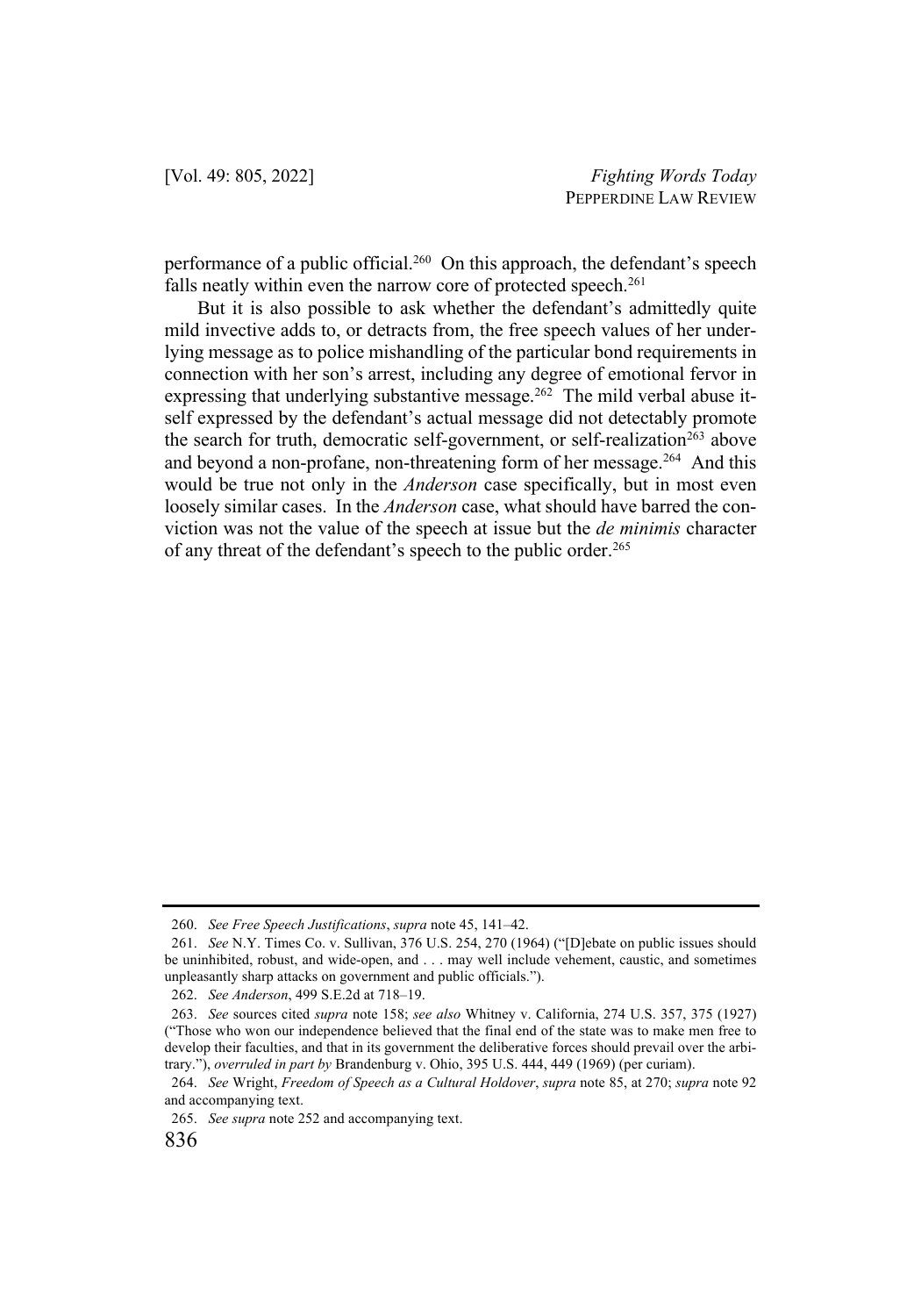#### VI. CONCLUSION

It thus turns out that the fighting words doctrine, in general, is neither obsolete nor in need of radical limitation. The traditionally neglected "inflict injury" prong of the fighting words doctrine can and should be vitalized, with only a minimal loss, if not an actual net gain, in promoting the basic purposes of freedom of speech in the first place.<sup>266</sup> And the "reactive violence" prong can and should be relieved of its historic biases and dubious assumptions.<sup>267</sup> On that basis, the reactive violence prong cases can be more thoughtfully and realistically adjudicated.268

In all fighting words cases, judicial attention should be paid to the distinction between the abusive or provocative words actually used by the defendantspeaker and any underlying message, including the underlying message's naturally associated emotional fervency.<sup>269</sup> Protecting the latter, in undistorted fashion, need not mean protecting the former.<sup>270</sup> In most fighting words cases, any tradeoff between the value of minimal discursive civility and the values underlying freedom of undistorted speech need not be substantial.

<sup>266.</sup> *See supra* notes 112–21 and accompanying text.

<sup>267.</sup> *See supra* notes 105–12 and accompanying text.

<sup>268.</sup> *See supra* Part III.

<sup>269.</sup> *See supra* note 233 and accompanying text.

<sup>270.</sup> *See supra* note 233 and accompanying text.